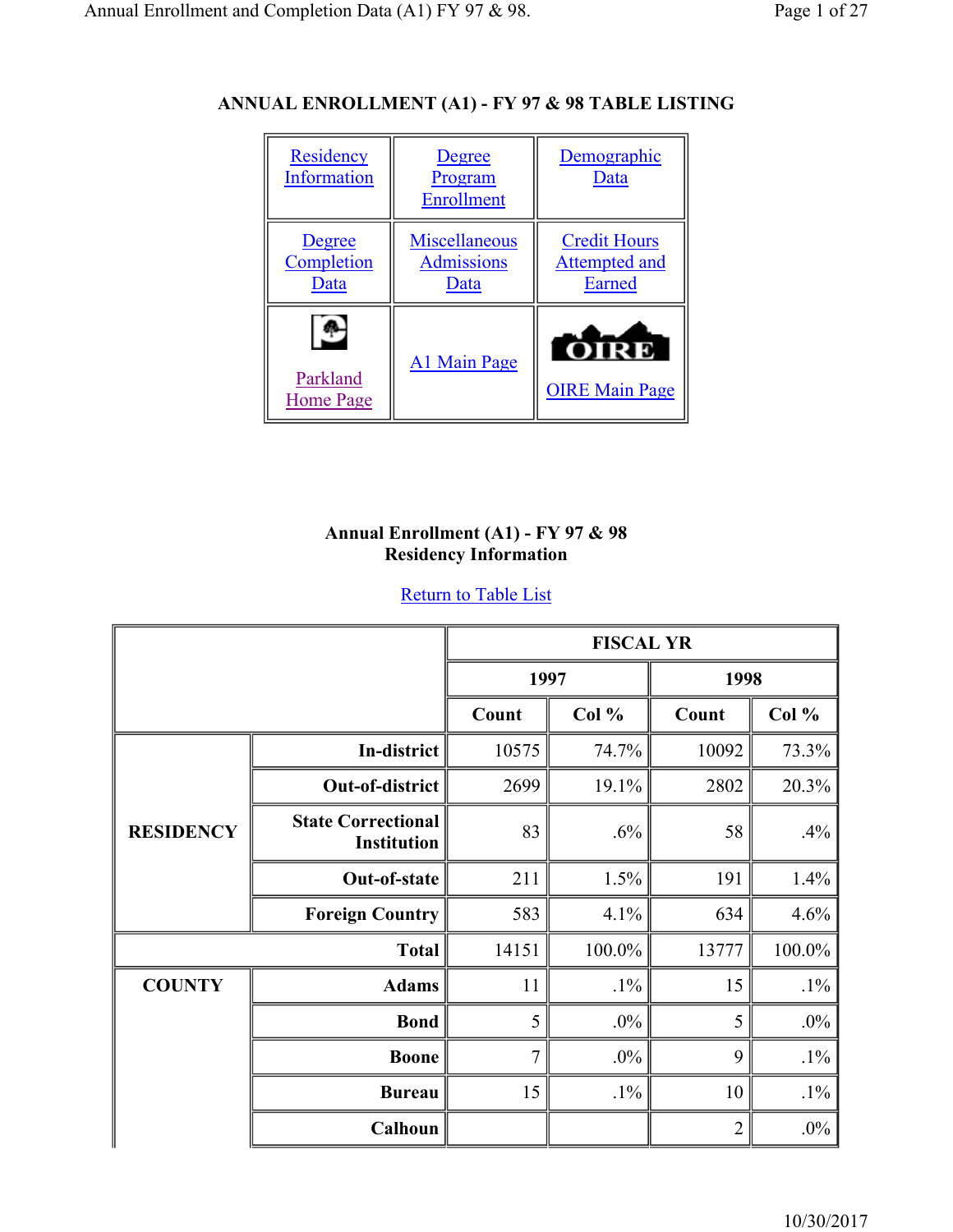| Carroll        | $\mathfrak{Z}$ | $.0\%$ | $\overline{\mathbf{3}}$ | $.0\%$ |
|----------------|----------------|--------|-------------------------|--------|
| Cass           | $\overline{7}$ | .0%    | 6                       | $.0\%$ |
| Champaign      | 8224           | 58.1%  | 8068                    | 58.6%  |
| Christian      | 11             | $.1\%$ | 15                      | $.1\%$ |
| <b>Clark</b>   | 10             | $.1\%$ | 9                       | $.1\%$ |
| Clay           | $\overline{c}$ | $.0\%$ | $\overline{2}$          | .0%    |
| <b>Clinton</b> | 6              | $.0\%$ | 5                       | .0%    |
| <b>Coles</b>   | 51             | .4%    | 68                      | $.5\%$ |
| <b>Cook</b>    | 923            | 6.5%   | 920                     | 6.7%   |
| Crawford       | 5              | $.0\%$ | 10                      | $.1\%$ |
| Cumberland     | 8              | $.1\%$ | 9                       | $.1\%$ |
| De Kalb        | 12             | $.1\%$ | 16                      | $.1\%$ |
| De Witt        | 165            | 1.2%   | 142                     | 1.0%   |
| <b>Douglas</b> | 552            | 3.9%   | 503                     | 3.7%   |
| Du Page        | 163            | 1.2%   | 157                     | 1.1%   |
| Edgar          | 31             | $.2\%$ | 34                      | .2%    |
| <b>Edwards</b> | 1              | $.0\%$ | $\mathbf{1}$            | .0%    |
| Effingham      | 29             | $.2\%$ | 47                      | $.3\%$ |
| Fayette        | 1              | $.0\%$ | $\overline{2}$          | .0%    |
| Ford $\ $      | 510            | 3.6%   | 439                     | 3.2%   |
| Franklin       | 3              | $.0\%$ | 3                       | $.0\%$ |
| <b>Fulton</b>  | 12             | $.1\%$ | 6                       | .0%    |
| Gallatin       | $\mathbf{1}$   | $.0\%$ | $\mathbf{1}$            | .0%    |
| Greene         |                |        | $\overline{2}$          | $.0\%$ |
| Grundy         | 18             | $.1\%$ | 20                      | $.1\%$ |
| Hamilton       | $\mathbf{1}$   | $.0\%$ | $\mathbf{1}$            | $.0\%$ |
| Hancock        |                |        | $\overline{2}$          | $.0\%$ |
| Henderson      | $\mathbf{1}$   | $.0\%$ | $\overline{2}$          | $.0\%$ |
| <b>Henry</b>   | 8              | $.1\%$ | 14                      | $.1\%$ |
| Iroquois       | 188            | 1.3%   | 186                     | 1.4%   |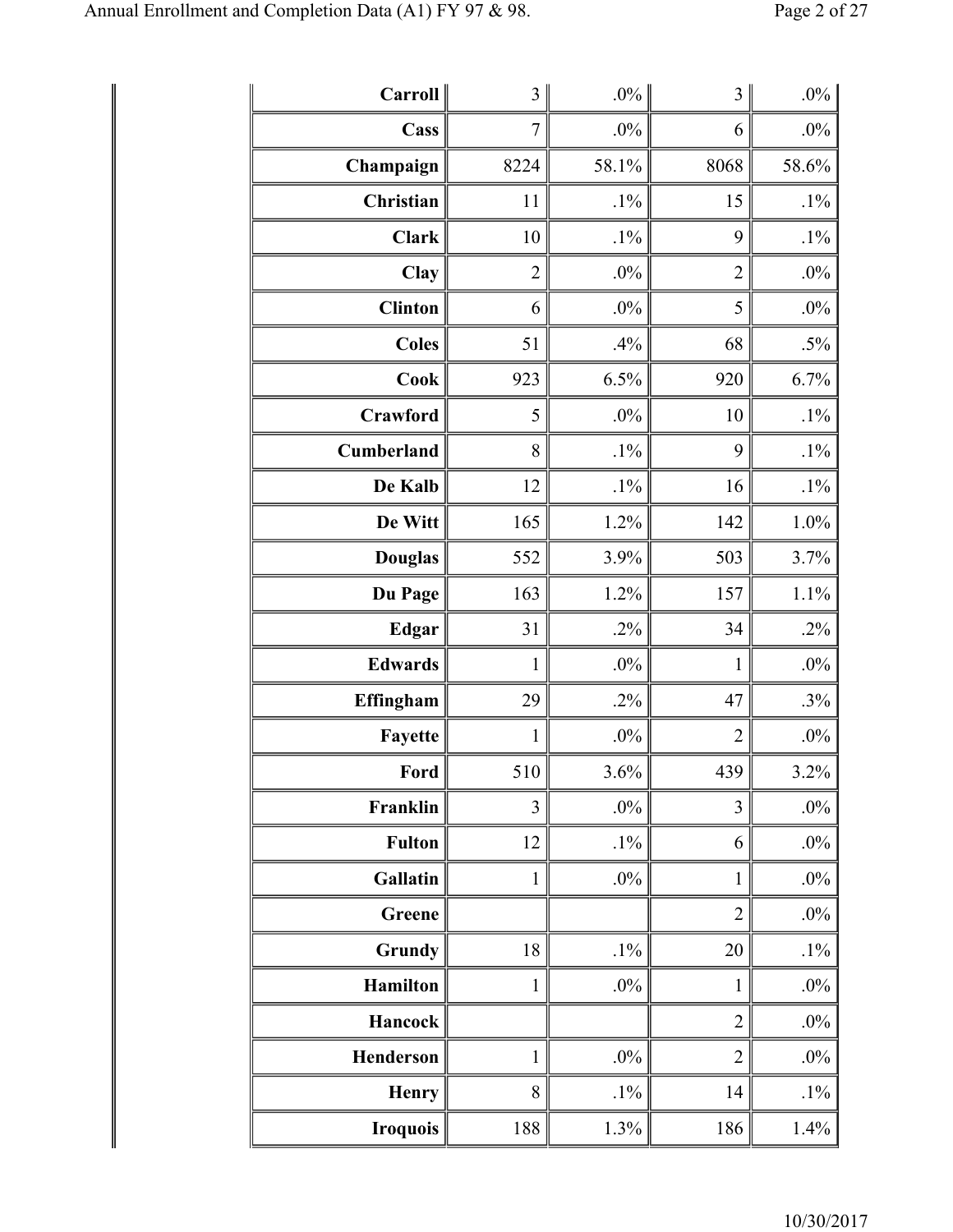| Jackson           | 11             | $.1\%$ | 5              | $.0\%$ |
|-------------------|----------------|--------|----------------|--------|
| <b>Jasper</b>     | 6              | $.0\%$ | 5              | $.0\%$ |
| <b>Jefferson</b>  | $\overline{4}$ | $.0\%$ | $\mathbbm{1}$  | .0%    |
| <b>Jersey</b>     | $\mathbf{1}$   | $.0\%$ | $\overline{2}$ | .0%    |
| <b>Jo Daviess</b> | 5              | $.0\%$ | 5              | .0%    |
| Kane              | 65             | $.5\%$ | 68             | $.5\%$ |
| Kankakee          | 64             | $.5\%$ | 73             | $.5\%$ |
| Kendall           | 8              | $.1\%$ | 11             | $.1\%$ |
| Knox              | 12             | $.1\%$ | 10             | $.1\%$ |
| Lake              | 94             | $.7\%$ | 118            | .9%    |
| La Salle          | 14             | $.1\%$ | 28             | .2%    |
| Lawrence          | $\mathbf{1}$   | $.0\%$ |                |        |
| Lee               | 6              | $.0\%$ | 5              | $.0\%$ |
| Livingston        | 119            | $.8\%$ | 100            | .7%    |
| Logan             | 14             | $.1\%$ | 20             | $.1\%$ |
| <b>McDonough</b>  | $\overline{7}$ | $.0\%$ | 6              | .0%    |
| <b>McHenry</b>    | 41             | $.3\%$ | 34             | $.2\%$ |
| <b>McLean</b>     | 315            | 2.2%   | 296            | 2.1%   |
| <b>Macon</b>      | 135            | 1.0%   | 105            | .8%    |
| Macoupin          | 3              | $.0\%$ | 8              | $.1\%$ |
| <b>Madison</b>    | 35             | $.2\%$ | 29             | .2%    |
| <b>Marion</b>     | $\overline{7}$ | $.0\%$ | 9              | $.1\%$ |
| Marshall          |                |        | $\overline{2}$ | $.0\%$ |
| <b>Mason</b>      | 6              | $.0\%$ | 8              | $.1\%$ |
| <b>Massac</b>     | $\overline{c}$ | $.0\%$ |                |        |
| <b>Menard</b>     | 5              | $.0\%$ | 6              | $.0\%$ |
| <b>Mercer</b>     | 3              | $.0\%$ | $\overline{2}$ | $.0\%$ |
| <b>Monroe</b>     | 3              | $.0\%$ | $\overline{4}$ | $.0\%$ |
| <b>Montgomery</b> | $\overline{4}$ | $.0\%$ | 8              | $.1\%$ |
| <b>Morgan</b>     | 11             | $.1\%$ | 14             | $.1\%$ |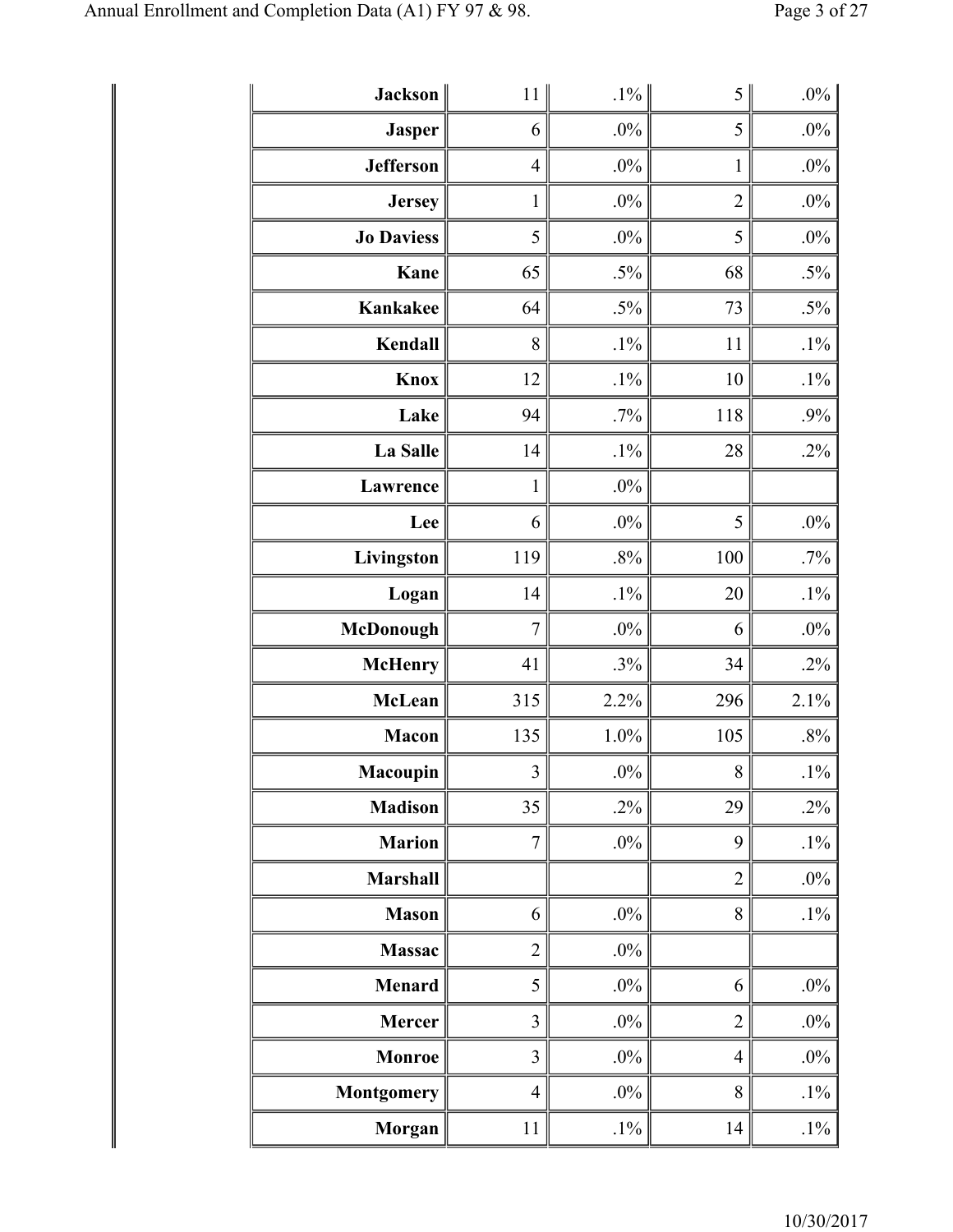| Moultrie           | 23             | $.2\%$ | 16             | $.1\%$ |
|--------------------|----------------|--------|----------------|--------|
| Ogle               | $\overline{7}$ | $.0\%$ | 6              | $.0\%$ |
| Peoria             | 45             | .3%    | 37             | .3%    |
| Perry              | 5              | $.0\%$ | 5              | .0%    |
| <b>Piatt</b>       | 615            | 4.3%   | 558            | 4.1%   |
| Pike               | 5              | $.0\%$ | $\overline{4}$ | $.0\%$ |
| Putnam             | $\mathbf{1}$   | $.0\%$ | $\overline{2}$ | $.0\%$ |
| Randolph           | 5              | $.0\%$ | $\overline{4}$ | .0%    |
| Richland           | 5              | $.0\%$ | $\overline{2}$ | .0%    |
| <b>Rock Island</b> | 18             | $.1\%$ | 22             | .2%    |
| St. Clair          | 29             | $.2\%$ | 30             | $.2\%$ |
| <b>Saline</b>      | 3              | $.0\%$ | 5              | .0%    |
| Sangamon           | 56             | .4%    | 48             | $.3\%$ |
| <b>Schuyler</b>    | $\overline{4}$ | $.0\%$ | 5              | .0%    |
| <b>Shelby</b>      | 15             | $.1\%$ | 8              | $.1\%$ |
| <b>Stark</b>       | $\overline{c}$ | $.0\%$ | $\mathbf{1}$   | .0%    |
| <b>Stephenson</b>  | 6              | $.0\%$ | 7              | $.1\%$ |
| <b>Tazewell</b>    | 27             | $.2\%$ | 34             | $.2\%$ |
| Union              | $\overline{c}$ | $.0\%$ |                |        |
| Vermilion          | 239            | 1.7%   | 249            | 1.8%   |
| Wabash             | 3              | $.0\%$ | $\overline{2}$ | $.0\%$ |
| Warren             | $\overline{7}$ | $.0\%$ | 5              | $.0\%$ |
| Washington         | 5              | $.0\%$ | $\overline{2}$ | $.0\%$ |
| <b>Wayne</b>       | 8              | $.1\%$ | $\overline{2}$ | $.0\%$ |
| White              | $\overline{4}$ | $.0\%$ | $\overline{2}$ | $.0\%$ |
| Whiteside          | 12             | $.1\%$ | 9              | $.1\%$ |
| Will               | 82             | .6%    | 73             | $.5\%$ |
| Williamson         | 6              | $.0\%$ | $\overline{4}$ | $.0\%$ |
| Winnebago          | 40             | $.3\%$ | 25             | $.2\%$ |
| Woodford           | 10             | $.1\%$ | 11             | $.1\%$ |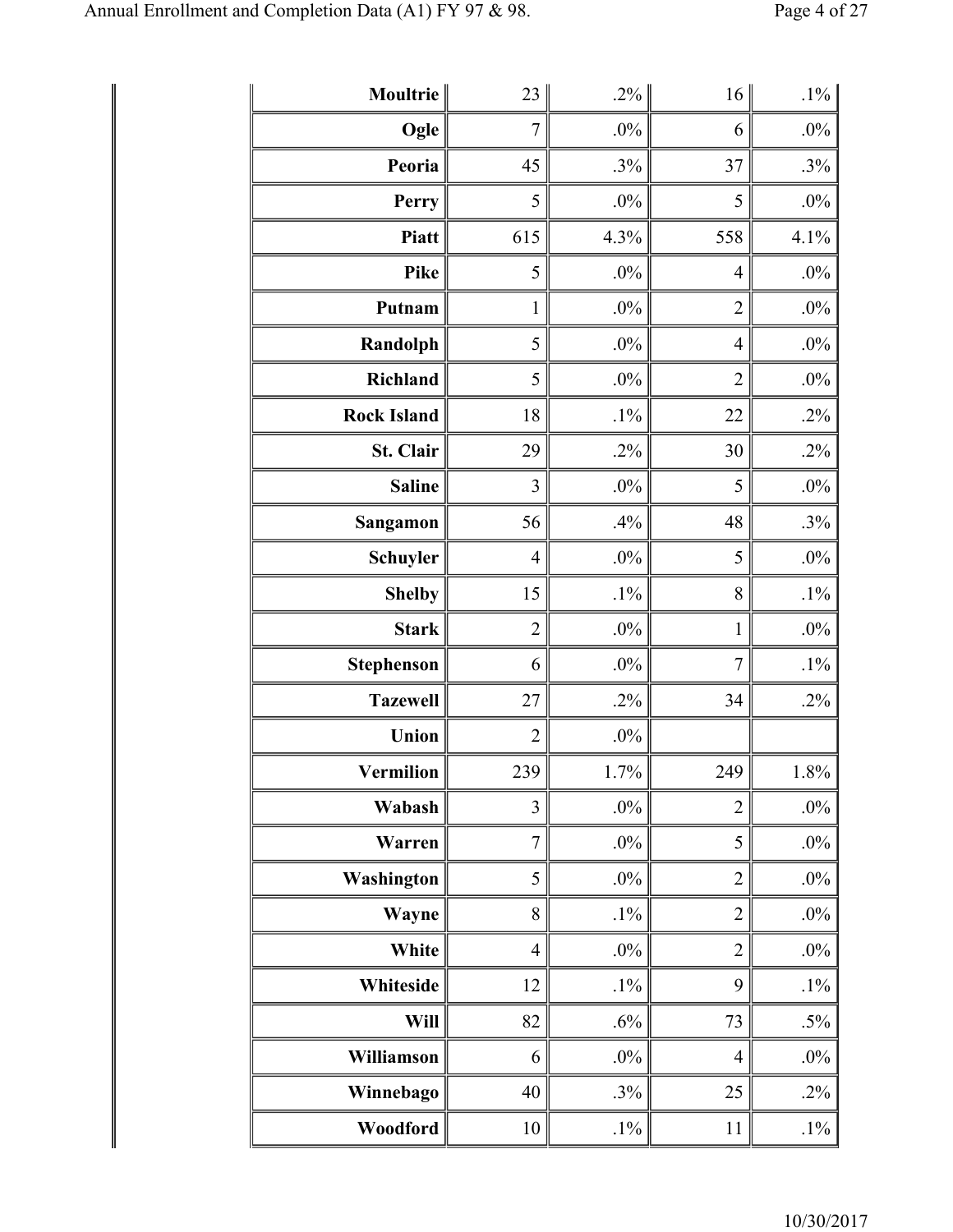|              | Correct/Out of<br><b>State/Foreign</b> | 877            | $6.2\%$ | 883            | 6.4%   |
|--------------|----------------------------------------|----------------|---------|----------------|--------|
|              | <b>Total</b>                           | 14151          | 100.0%  | 13777          | 100.0% |
| <b>STATE</b> | <b>Not Reported</b>                    | 15             | $.1\%$  | $\tau$         | $.1\%$ |
|              | Alabama                                | $\mathbf{1}$   | $.0\%$  |                |        |
|              | Alaska                                 |                |         | $\overline{2}$ | $.0\%$ |
|              | Arizona                                | $\mathbf{1}$   | $.0\%$  | $\mathbf{1}$   | $.0\%$ |
|              | <b>Arkansas</b>                        | $\overline{c}$ | $.0\%$  |                |        |
|              | California                             | 17             | $.1\%$  | 9              | $.1\%$ |
|              | Colorado                               | $\overline{2}$ | $.0\%$  | $\overline{2}$ | $.0\%$ |
|              | Connecticut                            | $\mathbf{1}$   | $.0\%$  | $\overline{2}$ | $.0\%$ |
|              | Florida                                | 6              | $.0\%$  | 3              | $.0\%$ |
|              | Georgia                                | $\overline{2}$ | $.0\%$  | $\overline{2}$ | $.0\%$ |
|              | Hawaii                                 | 3              | $.0\%$  | $\overline{2}$ | $.0\%$ |
|              | Idaho                                  | 1              | $.0\%$  |                |        |
|              | <b>Illinois</b>                        | 13357          | 94.4%   | 12952          | 94.0%  |
|              | Indiana                                | 25             | $.2\%$  | 38             | $.3\%$ |
|              | Iowa                                   | $\overline{4}$ | $.0\%$  | 5              | $.0\%$ |
|              | <b>Kansas</b>                          | $\mathbf{1}$   | $.0\%$  | $\overline{3}$ | $.0\%$ |
|              | Kentucky                               | $\overline{2}$ | $.0\%$  | $\mathbf{1}$   | $.0\%$ |
|              | Louisiana                              | $\overline{7}$ | $.0\%$  | $\overline{4}$ | $.0\%$ |
|              | <b>Maryland</b>                        | $\mathbf{1}$   | $.0\%$  | $\overline{4}$ | $.0\%$ |
|              | <b>Massachusetts</b>                   | 1              | $.0\%$  | 3              | $.0\%$ |
|              | Michigan                               | $10\,$         | $.1\%$  | $\overline{3}$ | $.0\%$ |
|              | <b>Minnesota</b>                       | 5              | $.0\%$  | $\overline{2}$ | $.0\%$ |
|              | Mississippi                            | 1              | $.0\%$  | 5              | $.0\%$ |
|              | <b>Missouri</b>                        | 24             | $.2\%$  | 19             | $.1\%$ |
|              | Nebraska                               | $\overline{3}$ | $.0\%$  | $\overline{2}$ | $.0\%$ |
|              | <b>Nevada</b>                          |                |         | $\overline{2}$ | $.0\%$ |
|              | <b>New Jersey</b>                      | 5              | $.0\%$  | $\overline{4}$ | $.0\%$ |
|              |                                        |                |         |                |        |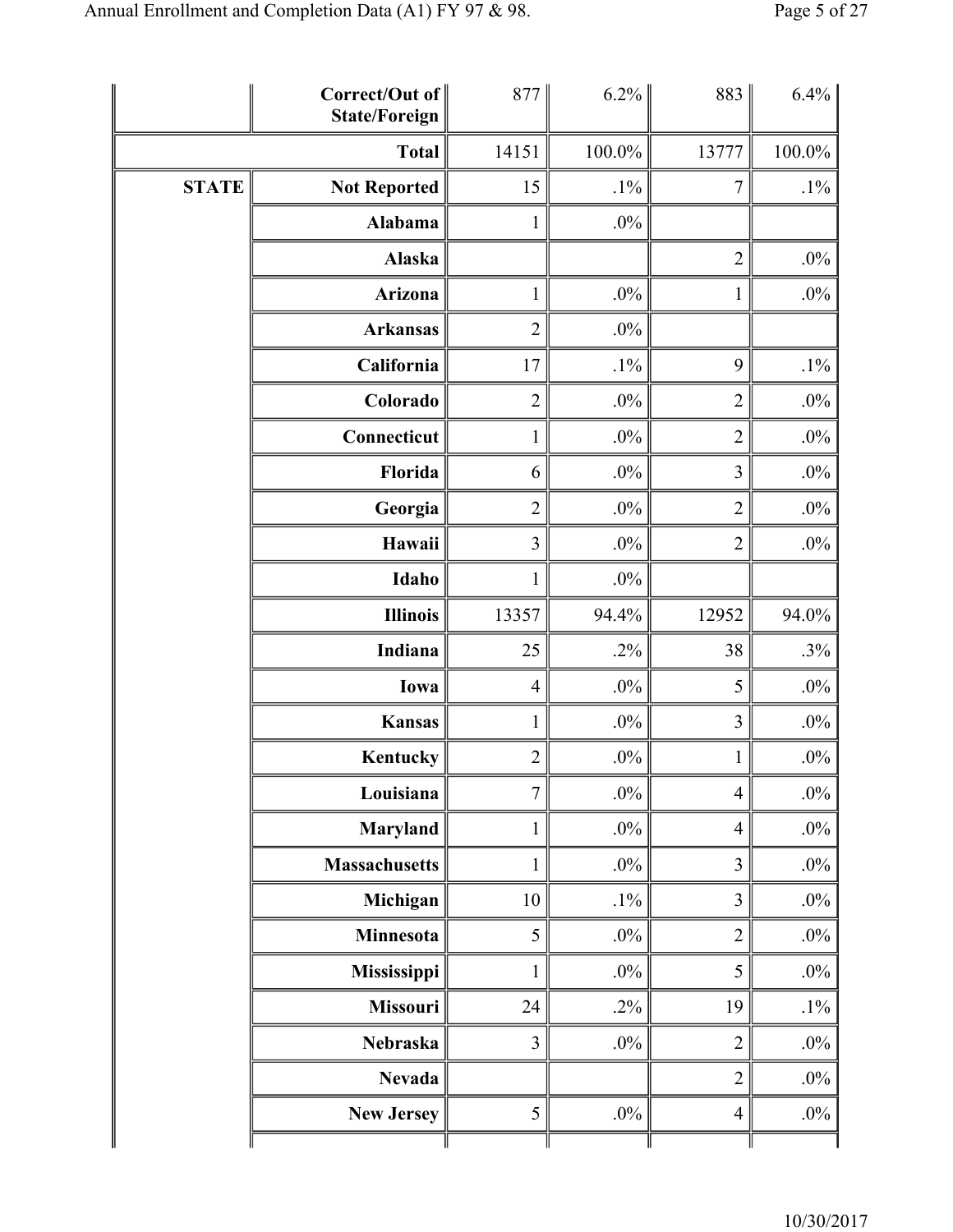|                                | New York              | 12             | $.1\%$ | 8              | $.1\%$ |  |
|--------------------------------|-----------------------|----------------|--------|----------------|--------|--|
|                                | <b>North Carolina</b> | $\overline{2}$ | $.0\%$ | $\overline{3}$ | $.0\%$ |  |
|                                | Ohio                  | 17             | $.1\%$ | 16             | $.1\%$ |  |
|                                | Oklahoma              | $\overline{3}$ | $.0\%$ | $\overline{3}$ | $.0\%$ |  |
|                                | Oregon                | $\overline{2}$ | $.0\%$ | $\mathbf{1}$   | $.0\%$ |  |
|                                | Pennsylvania          | $\overline{7}$ | $.0\%$ | 5              | $.0\%$ |  |
|                                | <b>S</b> Carolina     | $\overline{2}$ | $.0\%$ |                |        |  |
|                                | <b>S</b> Dakota       |                |        | $\overline{2}$ | $.0\%$ |  |
|                                | <b>Tennessee</b>      | 6              | $.0\%$ | 3              | $.0\%$ |  |
|                                | <b>Texas</b>          | $\overline{4}$ | $.0\%$ | 5              | $.0\%$ |  |
|                                | Virginia              | 6              | $.0\%$ | 8              | $.1\%$ |  |
|                                | Washington            | $\mathbf{1}$   | $.0\%$ | $\overline{2}$ | $.0\%$ |  |
|                                | W Virginia            |                |        | $\mathbf{1}$   | $.0\%$ |  |
|                                | Wisconsin             | 9              | $.1\%$ | 9              | $.1\%$ |  |
|                                | Foreign               | 583            | 4.1%   | 634            | 4.6%   |  |
|                                | $\text{Total}$        | 14151          | 100.0% | 13777          | 100.0% |  |
| Source:n:\\\iccb\a1\a1fy98.sps |                       |                |        |                |        |  |

# Prepared by the Office of Institutional Research and Evaluation; 03 Aug 98

### **Annual Enrollment (A1) - FY 97 & 98 Degree Program Enrollment**

|                |                 | <b>FISCAL YEAR</b> |         |       |        |  |
|----------------|-----------------|--------------------|---------|-------|--------|--|
|                |                 | 1997               |         | 1998  |        |  |
|                |                 | Col %<br>Count     |         | Count | Col %  |  |
| <b>PROGRAM</b> | <b>B ABMAAS</b> | 53                 | $.4\%$  | 58    | $.4\%$ |  |
|                | <b>BACCAAS</b>  | 176                | $1.2\%$ | 170   | 1.2%   |  |
|                | <b>B ACCCER</b> | 34                 | $.2\%$  | 22    | $.2\%$ |  |
|                | <b>B AGBCER</b> |                    | $.0\%$  |       | $.0\%$ |  |
|                | <b>B BDCAAS</b> | 32                 | $.2\%$  |       |        |  |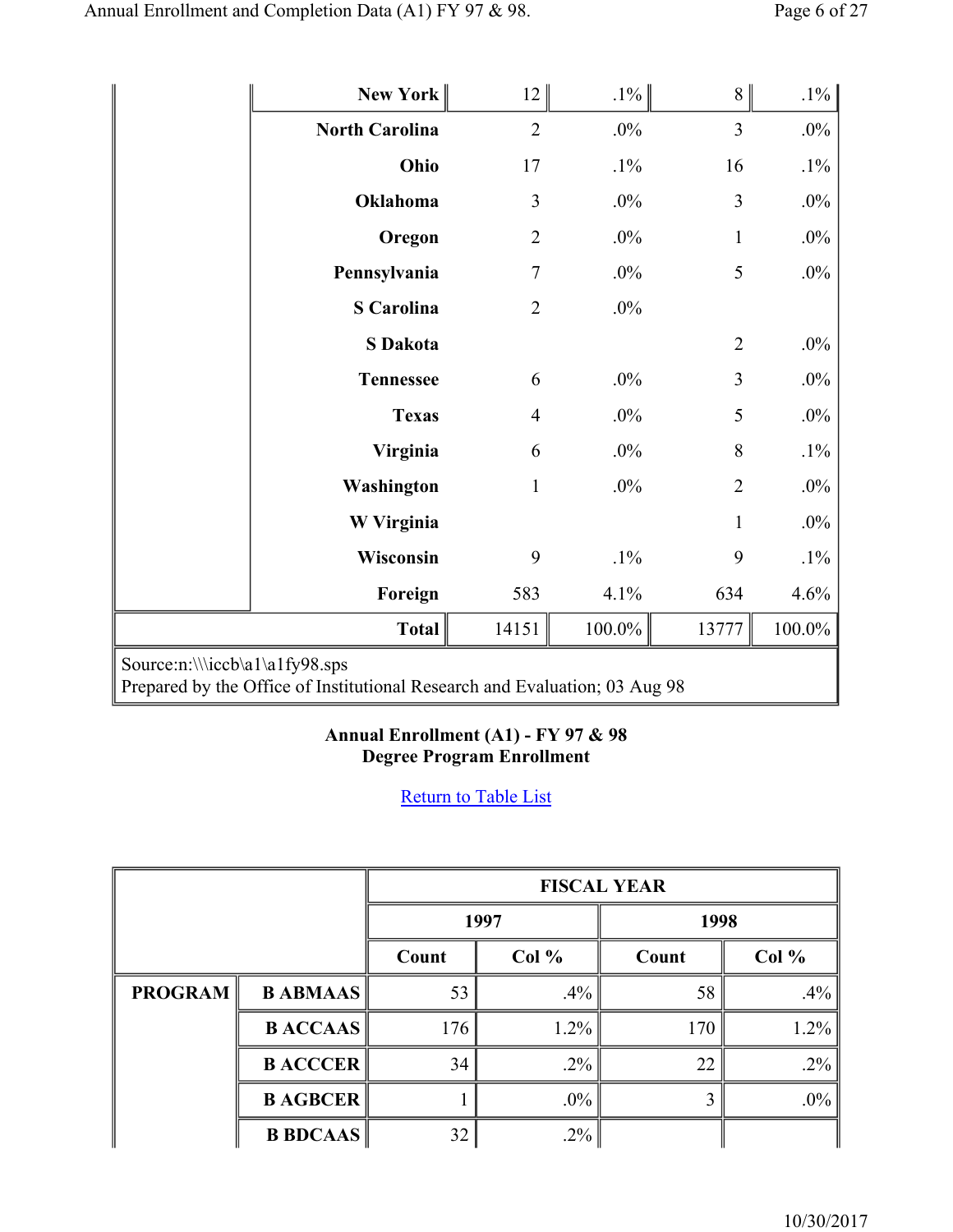| <b>B BDMCER</b> | 3              | $.0\%$ |                |        |
|-----------------|----------------|--------|----------------|--------|
| <b>B BNKAAS</b> | 28             | $.2\%$ | 25             | .2%    |
| <b>B BPMAAS</b> | 28             | $.2\%$ |                |        |
| <b>B CMSAAS</b> | 70             | $.5\%$ | 104            | .8%    |
| <b>B CPLAAS</b> | 36             | .3%    | 68             | $.5\%$ |
| <b>B CPMAAS</b> | 42             | $.3\%$ | 54             | .4%    |
| <b>B CSMCER</b> | 17             | $.1\%$ | 31             | $.2\%$ |
| <b>B EQMAAS</b> | 25             | $.2\%$ | 20             | $.1\%$ |
| <b>B EQMCER</b> | $\overline{4}$ | $.0\%$ | 3              | .0%    |
| <b>B HIFCER</b> | $\overline{4}$ | $.0\%$ | $\overline{2}$ | .0%    |
| <b>B HIHAAS</b> | 27             | $.2\%$ | 28             | .2%    |
| <b>B HIMCER</b> | 5              | .0%    | $\overline{7}$ | $.1\%$ |
| <b>B HIRAAS</b> | 33             | $.2\%$ | 31             | $.2\%$ |
| <b>B INDCER</b> | 17             | $.1\%$ | 15             | $.1\%$ |
| <b>B INTCER</b> | 6              | $.0\%$ | 12             | $.1\%$ |
| <b>B IPRCOC</b> | $\mathbf{1}$   | $.0\%$ | 3              | .0%    |
| <b>B MGTAAS</b> | 200            | 1.4%   | 173            | 1.3%   |
| <b>B MKTAAS</b> | 43             | $.3\%$ | 54             | .4%    |
| <b>B MTMCER</b> | $\mathbf{1}$   | $.0\%$ |                |        |
| <b>B OCAAAS</b> | 49             | $.3\%$ | 53             | .4%    |
| <b>B OCDAAS</b> | $\overline{2}$ | $.0\%$ | $\mathbf{1}$   | $.0\%$ |
| <b>B OCIAAS</b> | 31             | $.2\%$ | 34             | $.2\%$ |
| <b>B OCLAAS</b> | 46             | $.3\%$ | 36             | $.3\%$ |
| <b>B OCMAAS</b> | 36             | $.3\%$ | 28             | $.2\%$ |
| <b>B OCPCER</b> | 13             | $.1\%$ | 17             | $.1\%$ |
| <b>B OCTCER</b> | 17             | $.1\%$ | 12             | $.1\%$ |
| <b>B RESAAS</b> | $\tau$         | $.0\%$ | $\overline{3}$ | .0%    |
| <b>B RESCER</b> | 6              | $.0\%$ | $\mathbf{1}$   | .0%    |
| <b>B RTLAAS</b> | 10             | $.1\%$ | 3              | $.0\%$ |
| <b>B TRACER</b> | 29             | $.2\%$ | 55             | .4%    |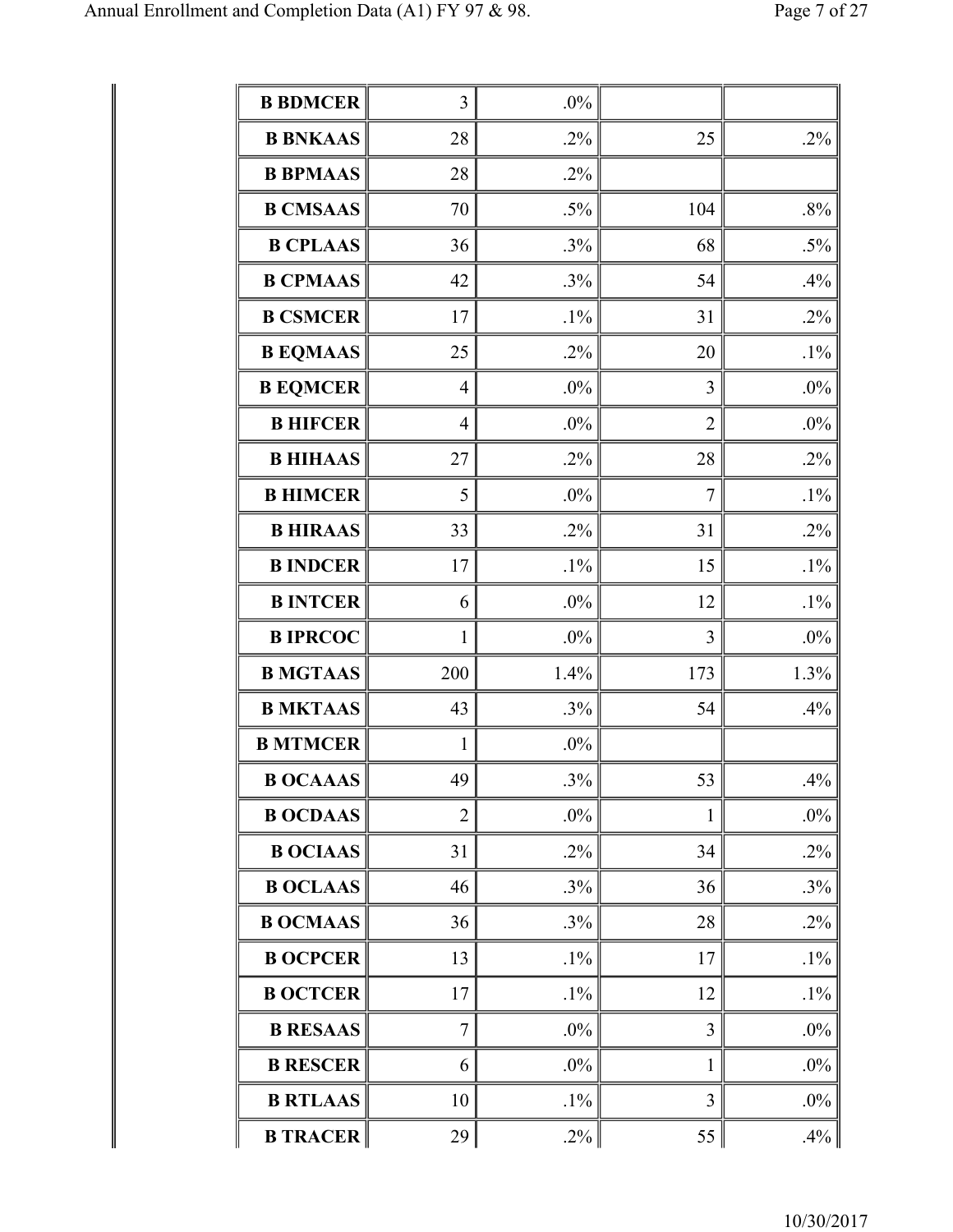| <b>E ACRCER</b> |                |        | 10             | $.1\%$ |
|-----------------|----------------|--------|----------------|--------|
| <b>E AMTCER</b> | 14             | $.1\%$ | 14             | $.1\%$ |
| <b>E AUSCER</b> | $\overline{4}$ | $.0\%$ | 5              | .0%    |
| <b>E AUTAAS</b> | 54             | .4%    | 41             | .3%    |
| <b>E BCRCER</b> |                |        | 16             | $.1\%$ |
| <b>E BGMCER</b> | 18             | $.1\%$ |                |        |
| <b>E BIMAAS</b> |                |        | 8              | $.1\%$ |
| <b>E BRLCOC</b> |                |        | 1              | .0%    |
| <b>E CBMAAS</b> | 13             | $.1\%$ |                |        |
| <b>E CDBAAS</b> |                |        | 11             | $.1\%$ |
| <b>E CDMAAS</b> |                |        | 71             | $.5\%$ |
| <b>E CITAAS</b> | 79             | .6%    |                |        |
| <b>E CIVCER</b> | 19             | $.1\%$ | 15             | $.1\%$ |
| <b>E CMDCER</b> | 10             | $.1\%$ | 8              | $.1\%$ |
| <b>E DRTCER</b> | 8              | $.1\%$ |                |        |
| <b>E ECSAAS</b> | 40             | .3%    | 44             | .3%    |
| <b>E ELPCOC</b> | 22             | $.2\%$ | 16             | $.1\%$ |
| <b>E ELTAAS</b> | 55             | .4%    | 49             | .4%    |
| E ENOCOC        | $\overline{2}$ | $.0\%$ | $\overline{2}$ | .0%    |
| <b>E ENSAES</b> |                |        | 244            | 1.8%   |
| <b>E MFGAAS</b> |                |        | 21             | .2%    |
| <b>E MFOCER</b> | $\mathbf{1}$   | $.0\%$ |                |        |
| <b>E MFTCER</b> | 15             | $.1\%$ | 9              | $.1\%$ |
| <b>E MPECOC</b> | $\overline{2}$ | $.0\%$ | $\overline{4}$ | .0%    |
| <b>E MTMCER</b> | 10             | $.1\%$ | 10             | $.1\%$ |
| <b>E PWTCOC</b> |                |        | $\mathbf{1}$   | .0%    |
| E TACCOC        | $\overline{2}$ | $.0\%$ | 1              | $.0\%$ |
| <b>E TTTCOC</b> | 59             | .4%    | 52             | .4%    |
| F AAEAFA        |                |        | 14             | $.1\%$ |
| F FAAAFA        |                |        | 74             | $.5\%$ |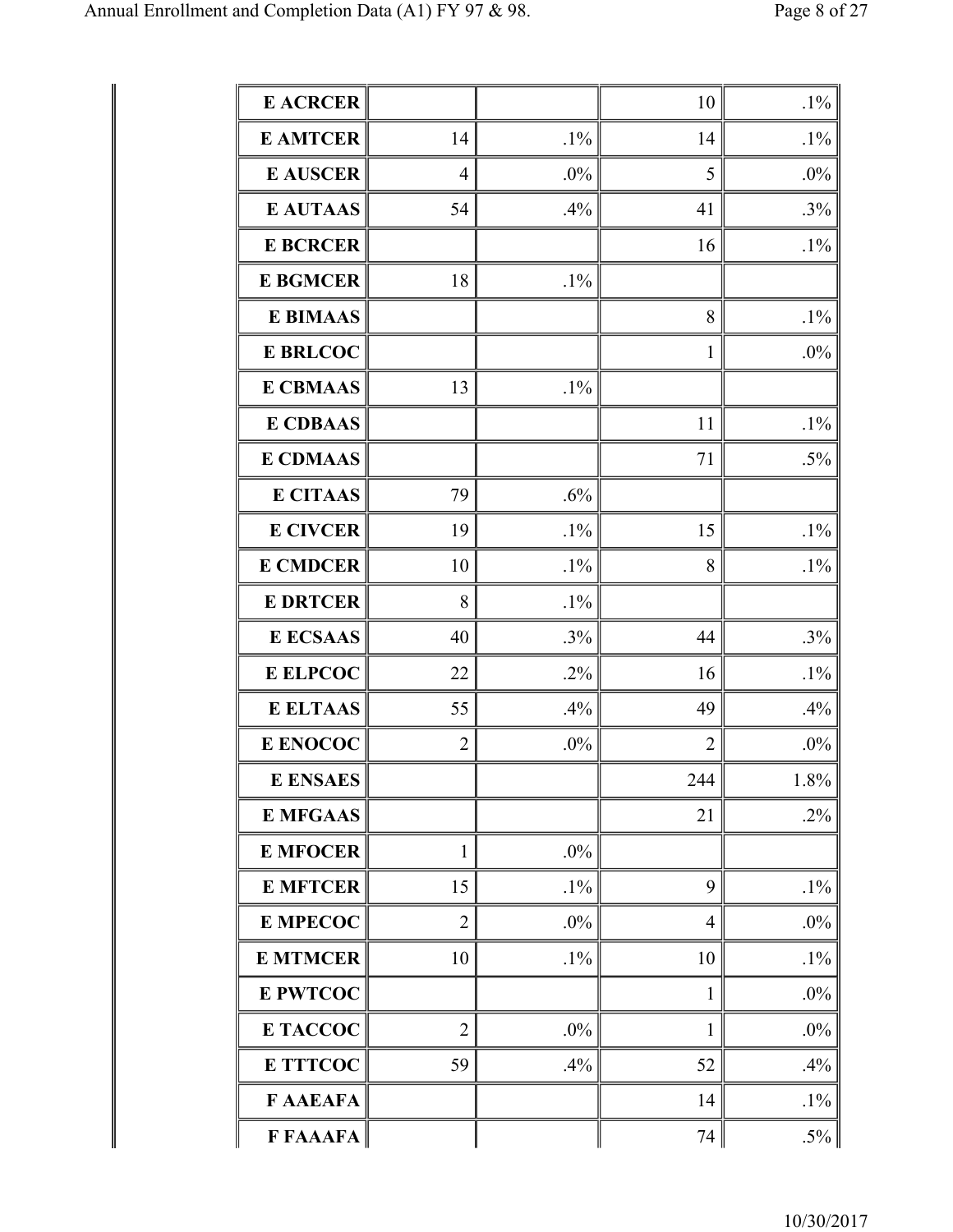| <b>F MCAAAS</b> | 1              | $.0\%$   |                |          |
|-----------------|----------------|----------|----------------|----------|
| <b>F MCBAAS</b> | 31             | $.2\%$   | 25             | .2%      |
| <b>F MCCAAS</b> | 8              | $.1\%$   | 14             | $.1\%$   |
| <b>F MCDAAS</b> | 67             | $.5\%$   | 60             | .4%      |
| <b>F MCJAAS</b> | 8              | $.1\%$   |                |          |
| <b>F MCPAAS</b> | 3              | .0%      |                |          |
| <b>F MCRAAS</b> | 16             | $.1\%$   | 9              | $.1\%$   |
| <b>F MCVAAS</b> | 48             | $.3\%$   | 51             | .4%      |
| <b>F MSEAFA</b> |                |          | 35             | .3%      |
| <b>F MSPAFA</b> |                |          | 26             | $.2\%$   |
| <b>G DASCER</b> | 22             | $.2\%$   | 21             | $.2\%$   |
| <b>G DHGAAS</b> | 71             | $.5\%$   | 74             | $.5\%$   |
| <b>GEMAAOP</b>  | $\overline{7}$ | $.0\%$   | $\overline{2}$ | .0%      |
| <b>G EMPCOC</b> | 3              | $.0\%$   | 1              | .0%      |
| <b>G OTAAAS</b> | 41             | $.3\%$   | 38             | .3%      |
| <b>G RTTAAS</b> | 31             | $.2\%$   | 37             | .3%      |
| <b>G SURCER</b> | 16             | $.1\%$   | 17             | $.1\%$   |
| <b>G VTTAAS</b> | 63             | .4%      | 72             | $.5\%$   |
| <b>G XRAAAS</b> | 26             | $.2\%$   | 20             | $.1\%$   |
| <b>H GAAAA</b>  | 2258           | 16.0%    | 2119           | 15.4%    |
| <b>H GAACE</b>  | 3066           | 21.7%    | 2884           | 20.9%    |
| <b>M CGRCOC</b> |                |          | 3              | .0%      |
| <b>M CNAAAS</b> | 126            | $.9\%$   | 136            | 1.0%     |
| <b>M CNACER</b> | 13             | $.1\%$   | 7              | $.1\%$   |
| <b>M NETCOC</b> |                |          | 19             | $.1\%$   |
| M OOSCOC        |                |          | 5              | .0%      |
| <b>M VCGAAS</b> | 31             | $.2\%$   | 20             | $.1\%$   |
| <b>M VGAAAS</b> |                |          | 16             | $.1\%$   |
| <b>M VGPAAS</b> |                |          | 12             | $.1\%$   |
| $N$ ASGAS       | 1805           | $12.8\%$ | 1602           | $11.6\%$ |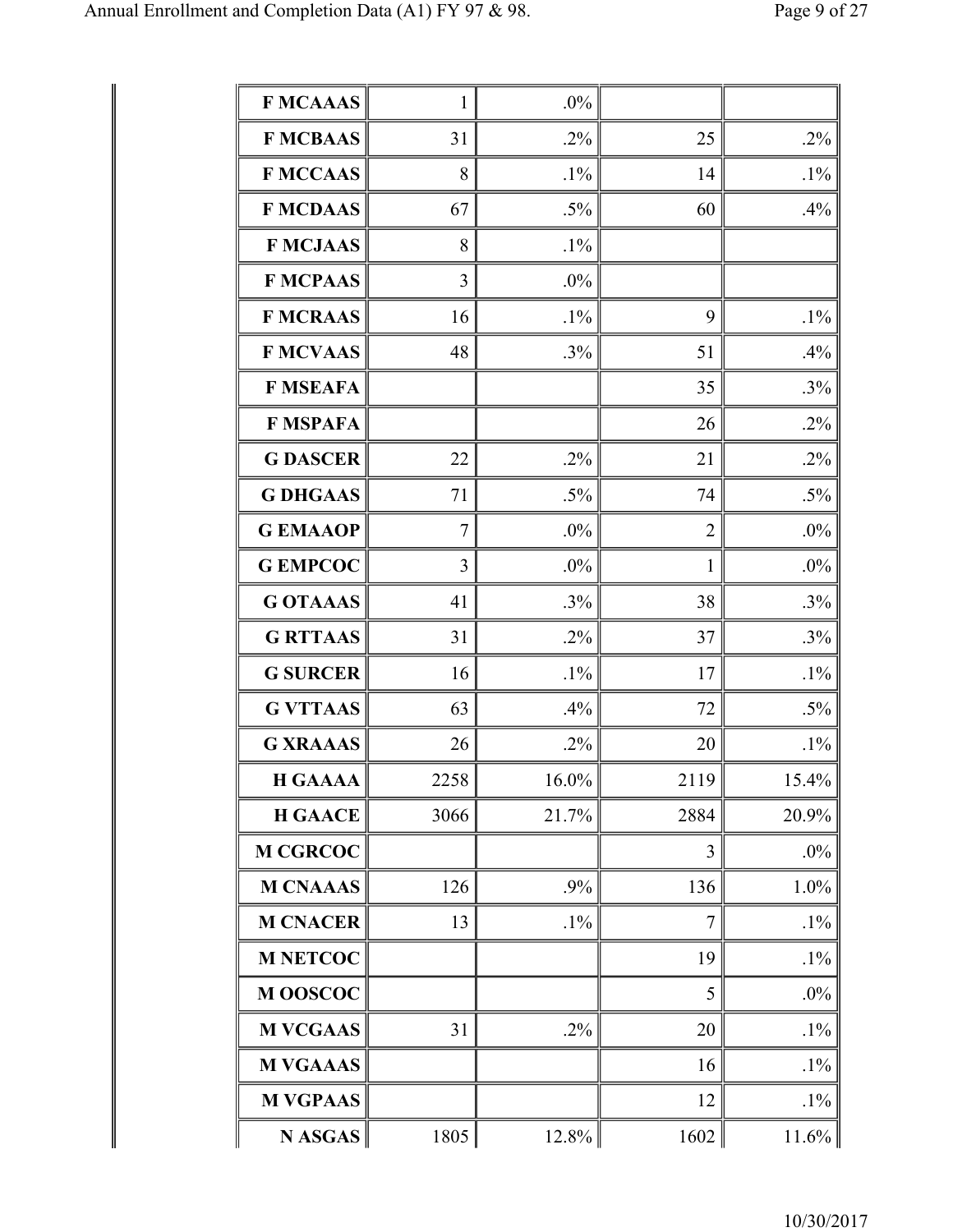| OCCUP019             | 14             | $.1\%$ | 28             | .2%    |
|----------------------|----------------|--------|----------------|--------|
| OCCUP <sub>069</sub> | 90             | .6%    | 31             | .2%    |
| OCCUP079             | 882            | 6.2%   | 882            | 6.4%   |
| OCCUP089             | 21             | $.1\%$ | 14             | $.1\%$ |
| OCCUP109             | 8              | $.1\%$ | 12             | $.1\%$ |
| OCCUP179             | 669            | 4.7%   | 583            | 4.2%   |
| OCCUP200             | 58             | .4%    | 54             | .4%    |
| OCCUP210             | 198            | 1.4%   | 171            | 1.2%   |
| OCCUP439             | 15             | $.1\%$ | 30             | $.2\%$ |
| OCCUP469             | 51             | .4%    | 14             | $.1\%$ |
| OCCUP479             | 106            | .7%    | 91             | $.7\%$ |
| OCCUP489             | 55             | .4%    | 58             | .4%    |
| <b>R NASAOP</b>      | 36             | $.3\%$ | 18             | $.1\%$ |
| <b>R NURAAS</b>      | 360            | 2.5%   | 313            | 2.3%   |
| <b>R PNGCER</b>      | 55             | .4%    | 30             | .2%    |
| <b>S CDACOC</b>      | 13             | $.1\%$ | 16             | $.1\%$ |
| <b>S CHDAAS</b>      | 165            | 1.2%   | 133            | 1.0%   |
| <b>S CJSAAS</b>      | 173            | 1.2%   | 140            | 1.0%   |
| <b>S FSTAAS</b>      | 28             | $.2\%$ | 41             | $.3\%$ |
| <b>S FSTCER</b>      | 5              | $.0\%$ | $\overline{4}$ | .0%    |
| VOCSK160             | 360            | 2.5%   | 391            | 2.8%   |
| <b>VOCSK161</b>      | 79             | $.6\%$ | 193            | 1.4%   |
| Y ABBCE              | 147            | 1.0%   | 129            | .9%    |
| Y ABECE              | $\overline{4}$ | $.0\%$ | $\overline{2}$ | .0%    |
| Y ABICE              | 215            | 1.5%   | 181            | 1.3%   |
| Y ASACE              | 373            | 2.6%   | 344            | 2.5%   |
| Y ASECE              | 8              | $.1\%$ | 1              | $.0\%$ |
| <b>Y ELACE</b>       |                |        | 7              | $.1\%$ |
| <b>Y ELBCE</b>       | 25             | $.2\%$ | 15             | $.1\%$ |
| Y ELICE              | 22             | $.2\%$ | $\overline{4}$ | $.0\%$ |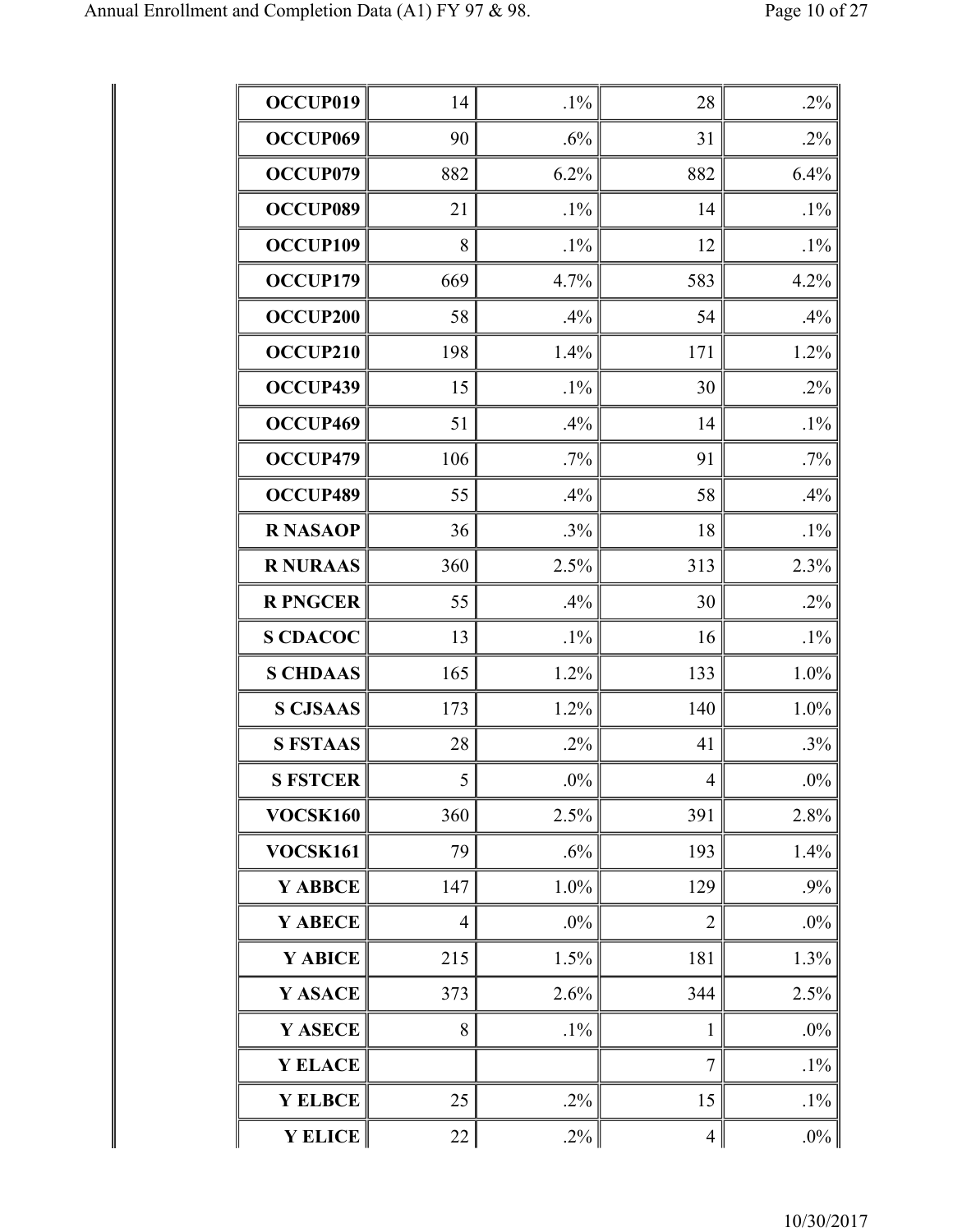|                                                                                                                    | <b>Y GSUAGS</b> | 596   | $4.2\%$   | 655        | 4.8%      |  |
|--------------------------------------------------------------------------------------------------------------------|-----------------|-------|-----------|------------|-----------|--|
| Total $\parallel$                                                                                                  |                 | 14151 | $100.0\%$ | $1377^{-}$ | $100.0\%$ |  |
| $\text{Source:n:}\iota_1\alfy98.sys$<br>Prepared by the Office of Institutional Research and Evaluation; 03 Aug 98 |                 |       |           |            |           |  |

### **Annual Enrollment (A1) - FY 97 & 98 Demographic Data**

|                  |                                |              | <b>FISCAL YR</b> |       |        |
|------------------|--------------------------------|--------------|------------------|-------|--------|
|                  |                                | 1997<br>1998 |                  |       |        |
|                  |                                | Count        | Col %            | Count | Col %  |
|                  | <b>Under 17</b>                | 105          | .7%              | 116   | $.8\%$ |
|                  | $17-20$ yrs old                | 4417         | 31.2%            | 4405  | 32.0%  |
|                  | 21-24 yrs old                  | 3251         | 23.0%            | 3208  | 23.3%  |
| <b>AGE RANGE</b> | 25-30 yrs old                  | 2097         | 14.8%            | 2059  | 14.9%  |
|                  | 31-39 yrs old                  | 2118         | 15.0%            | 1863  | 13.5%  |
|                  | 40-55 yrs old                  | 1814         | 12.8%            | 1780  | 12.9%  |
|                  | Over 55 yrs old                | 349          | 2.5%             | 346   | 2.5%   |
|                  | <b>Total</b>                   | 14151        | 100.0%           | 13777 | 100.0% |
|                  | <b>Asian/Pacific Islander</b>  | 588          | 4.2%             | 609   | 4.4%   |
|                  | American Indian/Alaskan Native | 51           | .4%              | 56    | .4%    |
| <b>ETHNICITY</b> | <b>Black Non-Hispanic</b>      | 1760         | 12.4%            | 1713  | 12.4%  |
|                  | Hispanic                       | 359          | 2.5%             | 371   | 2.7%   |
|                  | <b>White Non-Hispanic</b>      | 10768        | 76.1%            | 10349 | 75.1%  |
|                  | <b>Non-resident Alien</b>      | 625          | 4.4%             | 679   | 4.9%   |
|                  | <b>Total</b>                   | 14151        | 100.0%           | 13777 | 100.0% |
| <b>SEX</b>       | <b>Male</b>                    | 6180         | 43.7%            | 6092  | 44.2%  |
|                  | Female                         | 7971         | 56.3%            | 7685  | 55.8%  |
|                  | <b>Total</b>                   | 14151        | 100.0%           | 13777 | 100.0% |
|                  |                                |              |                  |       |        |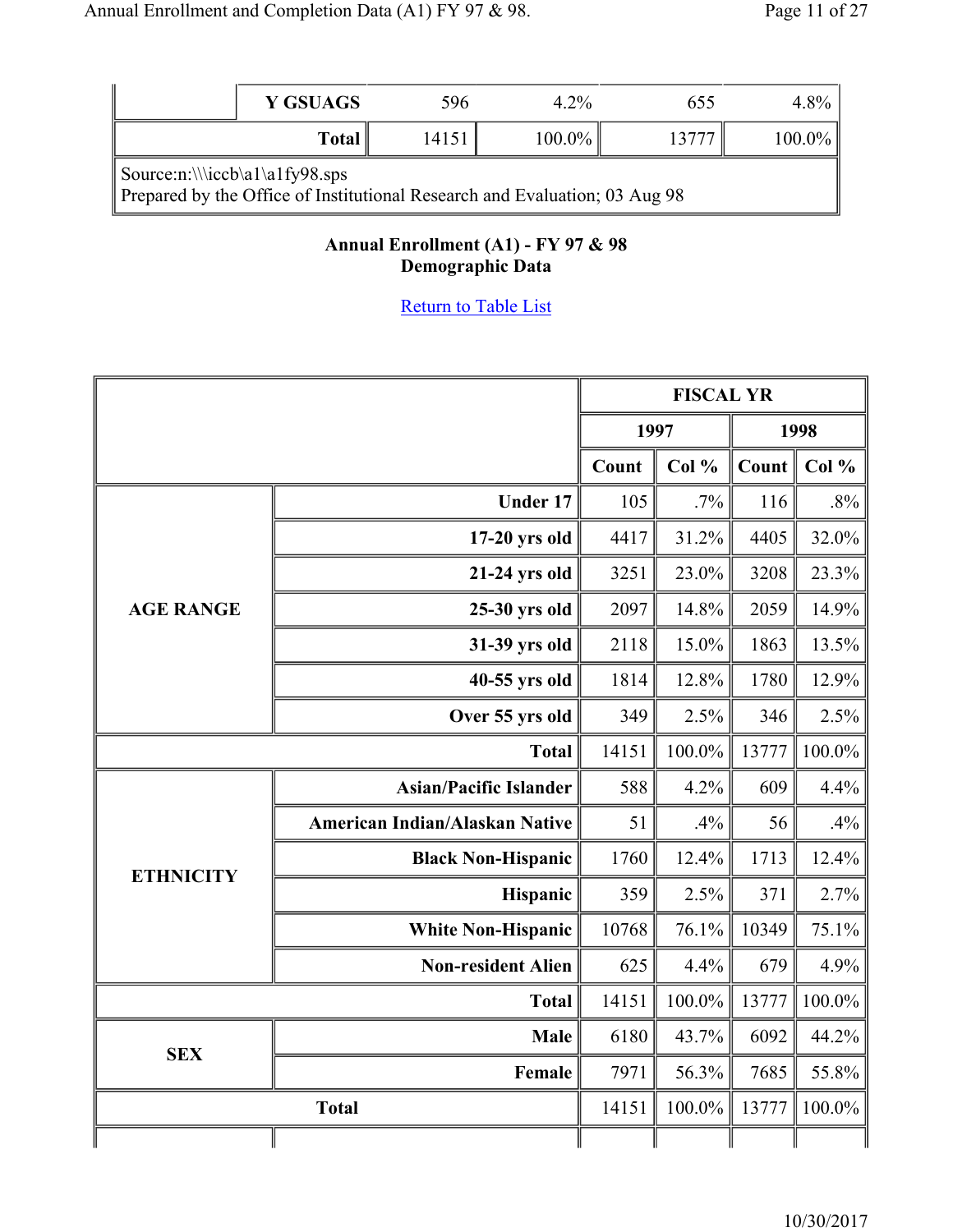|                                        | <b>Prepare for transfer to 4 yr coll</b>                       | 4129  | $29.2\%$ | 3972  | 28.8%   |
|----------------------------------------|----------------------------------------------------------------|-------|----------|-------|---------|
|                                        | <b>Improve skills for present job</b>                          | 861   | 6.1%     | 653   | 4.7%    |
|                                        | Prepare for future job immediately<br>after attending Parkland | 3227  | 22.8%    | 2731  | 19.8%   |
| <b>Current Intent</b>                  | Prepare for GED or improve basic<br>academic skills            | 272   | 1.9%     | 136   | $1.0\%$ |
|                                        | Personal interest - not career<br>oriented                     | 1097  | 7.8%     | 773   | 5.6%    |
|                                        | <b>Unknown/Other</b>                                           | 4565  | 32.3%    | 5512  | 40.0%   |
|                                        | <b>Total</b>                                                   | 14151 | 100.0%   | 13777 | 100.0%  |
|                                        | Complete one or several courses                                | 6419  | 45.4%    | 6125  | 44.5%   |
| <b>ENROLLMENT</b><br><b>OBJECTIVE</b>  | <b>Complete a Certificate</b>                                  | 471   | 3.3%     | 473   | 3.4%    |
|                                        | <b>Complete an Associate degree</b>                            | 7261  | 51.3%    | 7179  | 52.1%   |
|                                        | <b>Total</b>                                                   | 14151 | 100.0%   | 13777 | 100.0%  |
|                                        | Not applicable                                                 | 9082  | 64.2%    | 8983  | 65.2%   |
| <b>DISADVANTAGED</b>                   | <b>Economically disadvantaged</b>                              | 840   | 5.9%     | 835   | 6.1%    |
| <b>STATUS</b>                          | <b>Academically disadvantaged</b>                              | 3332  | 23.5%    | 3041  | 22.1%   |
|                                        | Both Econ & Acad disadvantaged                                 | 897   | 6.3%     | 918   | 6.7%    |
|                                        | <b>Total</b>                                                   | 14151 | 100.0%   | 13777 | 100.0%  |
| <b>LIMITED-</b><br><b>ENGLISH</b>      | Not applicable                                                 | 13806 | 97.6%    | 13352 | 96.9%   |
| <b>PROFICIENCY</b>                     | Limited-English-Proficient                                     | 345   | $2.4\%$  | 425   | $3.1\%$ |
|                                        | <b>Total</b>                                                   | 14151 | 100.0%   | 13777 | 100.0%  |
| <b>DISABILITY</b>                      | Not applicable                                                 | 13817 | 97.6%    | 13427 | 97.5%   |
| <b>STATUS</b>                          | <b>Disability Student</b>                                      | 334   | 2.4%     | 350   | 2.5%    |
|                                        | <b>Total</b>                                                   | 14151 | 100.0%   | 13777 | 100.0%  |
| <b>Signed Declaration</b>              | N <sub>0</sub>                                                 | 8     | $.1\%$   | 347   | 2.5%    |
| of Intent                              | Yes                                                            | 14143 | 99.9%    | 13430 | 97.5%   |
|                                        | <b>Total</b>                                                   | 14151 | 100.0%   | 13777 | 100.0%  |
| <b>SPECIAL</b>                         | <b>Not Applicable</b>                                          | 13817 | 97.6%    | 13427 | 97.5%   |
| <b>SUPPORT-</b><br><b>DISABILITIES</b> | No support                                                     | 200   | 1.4%     | 216   | 1.6%    |
|                                        | <b>Sup Services/Perkins II Funds</b>                           | 29    | $.2\%$   | 22    | $.2\%$  |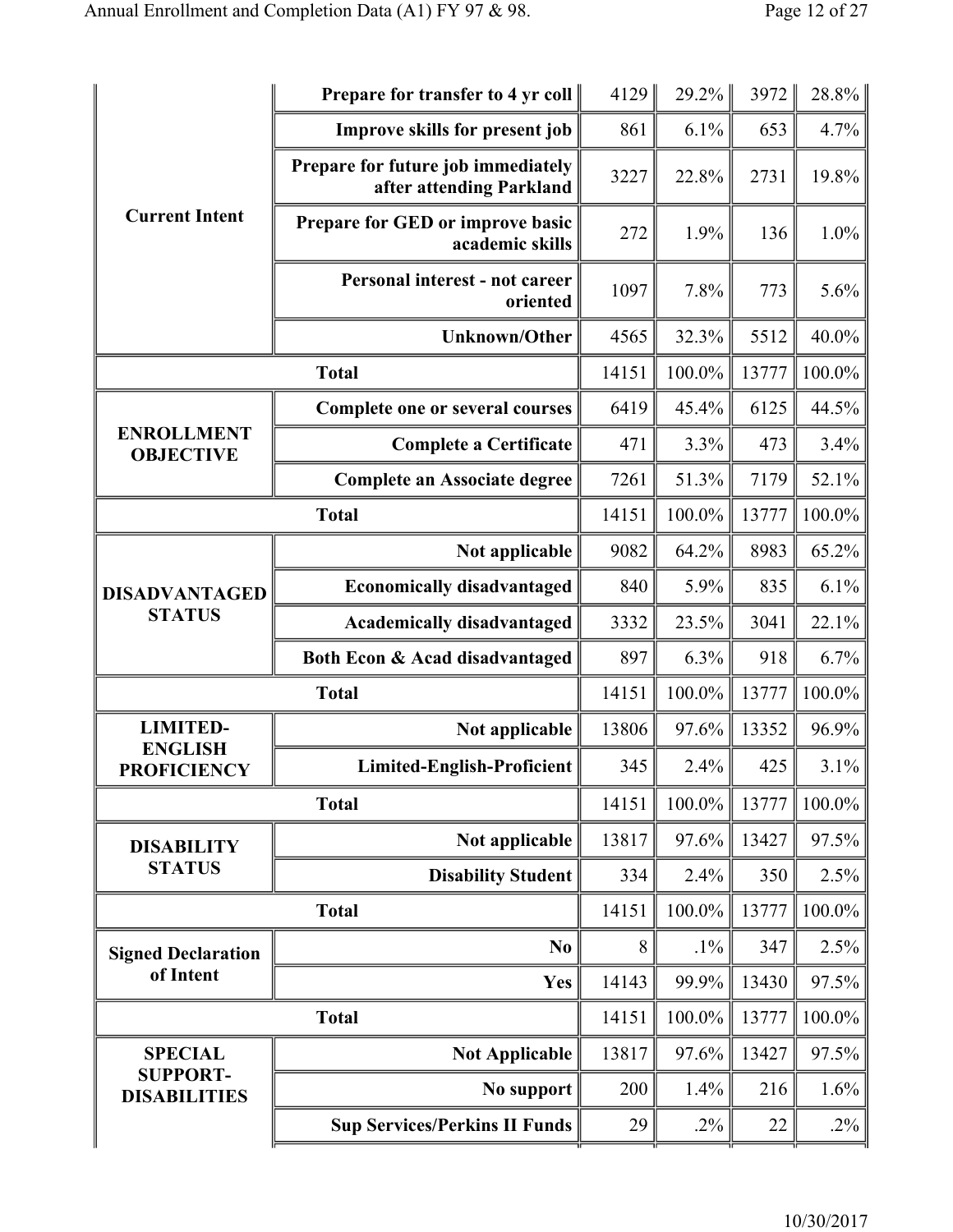|                                        | <b>Sup Services/Other Sources</b>    |                  | 105            | .7%       | 112          | $.8\%$ |
|----------------------------------------|--------------------------------------|------------------|----------------|-----------|--------------|--------|
|                                        | <b>Total</b>                         |                  | 14151          | 100.0%    | 13777        | 100.0% |
|                                        | <b>Not Applicable</b>                |                  | 9082           | 64.2%     | 8983         | 65.2%  |
| <b>SPECIAL</b><br><b>SUPPORT-</b>      |                                      | No support       | 4746           | 33.5%     | 4655         | 33.8%  |
| <b>DISADVANTAGED</b>                   | <b>Sup Services/Perkins II Funds</b> |                  | 240            | 1.7%      | 56           | .4%    |
|                                        | <b>Sup Services/Other Sources</b>    |                  | 83             | .6%       | 83           | .6%    |
|                                        | <b>Total</b>                         |                  | 14151          | 100.0%    | 13777        | 100.0% |
| <b>SPECIAL</b><br><b>SUPPORT-</b>      | <b>Not Applicable</b>                |                  | 13806          | 97.6%     | 13352        | 96.9%  |
| <b>LIMITED</b>                         |                                      | No support       | 344            | 2.4%      | 424          | 3.1%   |
| <b>ENGLISH</b><br><b>PROFICIENCY</b>   | <b>Sup Services/Perkins II Funds</b> |                  | $\mathbf{1}$   | .0%       | $\mathbf{1}$ | $.0\%$ |
|                                        | <b>Total</b>                         |                  | 14151          | 100.0%    | 13777        | 100.0% |
| <b>JTPA</b>                            |                                      | <b>All Other</b> | 14002          | 98.9%     | 13607        | 98.8%  |
| <b>PARTICIPANT</b>                     | <b>JTPA Participant</b>              |                  | 149            | 1.1%      | 170          | 1.2%   |
|                                        | <b>Total</b>                         |                  | 14151          | 100.0%    | 13777        | 100.0% |
|                                        | <b>Vocational Home Econ</b>          |                  |                |           | $\mathbf{1}$ | 1.0%   |
| <b>OCCUPATIONAL-</b><br><b>ABE/ASE</b> | <b>Precision Production Trades</b>   |                  | $\overline{2}$ | 2.0%      |              |        |
|                                        | <b>Bus Mngmnt/Admin Services</b>     |                  | 98             | 98.0%     | 97           | 99.0%  |
|                                        | <b>Total</b>                         |                  | 100            | 100.0%    | 98           | 100.0% |
|                                        | <b>Associates Degree</b>             |                  | 549            | 3.9%      | 537          | 3.9%   |
|                                        | <b>Bachelor Degree</b>               |                  | 924            | $6.5\%$   | 885          | 6.4%   |
|                                        |                                      | Certificate      | 216            | 1.5%      | 211          | 1.5%   |
|                                        | <b>Doctoral Degree</b>               |                  | 52             | .4%       | 60           | .4%    |
| <b>HIGHEST</b>                         |                                      | <b>GED</b>       | 766            | 5.4%      | 597          | 4.3%   |
| <b>DEGREE</b><br><b>PREVIOUSLY</b>     | <b>High School Diploma</b>           |                  | 8774           | 62.0%     | 8076         | 58.6%  |
| <b>EARNED</b>                          | <b>Masters Degree</b>                |                  | 264            | 1.9%      | 275          | 2.0%   |
|                                        |                                      | <b>None</b>      | 1216           | 8.6%      | 1403         | 10.2%  |
|                                        |                                      | Other            | 862            | 6.1%      | 668          | 4.8%   |
|                                        | <b>1st Professional Degree</b>       |                  | 17             | $.1\%$    | 21           | $.2\%$ |
|                                        |                                      | <b>Unknown</b>   | 511            | 3.6%      | 1044         | 7.6%   |
|                                        | <b>Total</b>                         |                  | 14151          | $100.0\%$ | 13777        | 100.0% |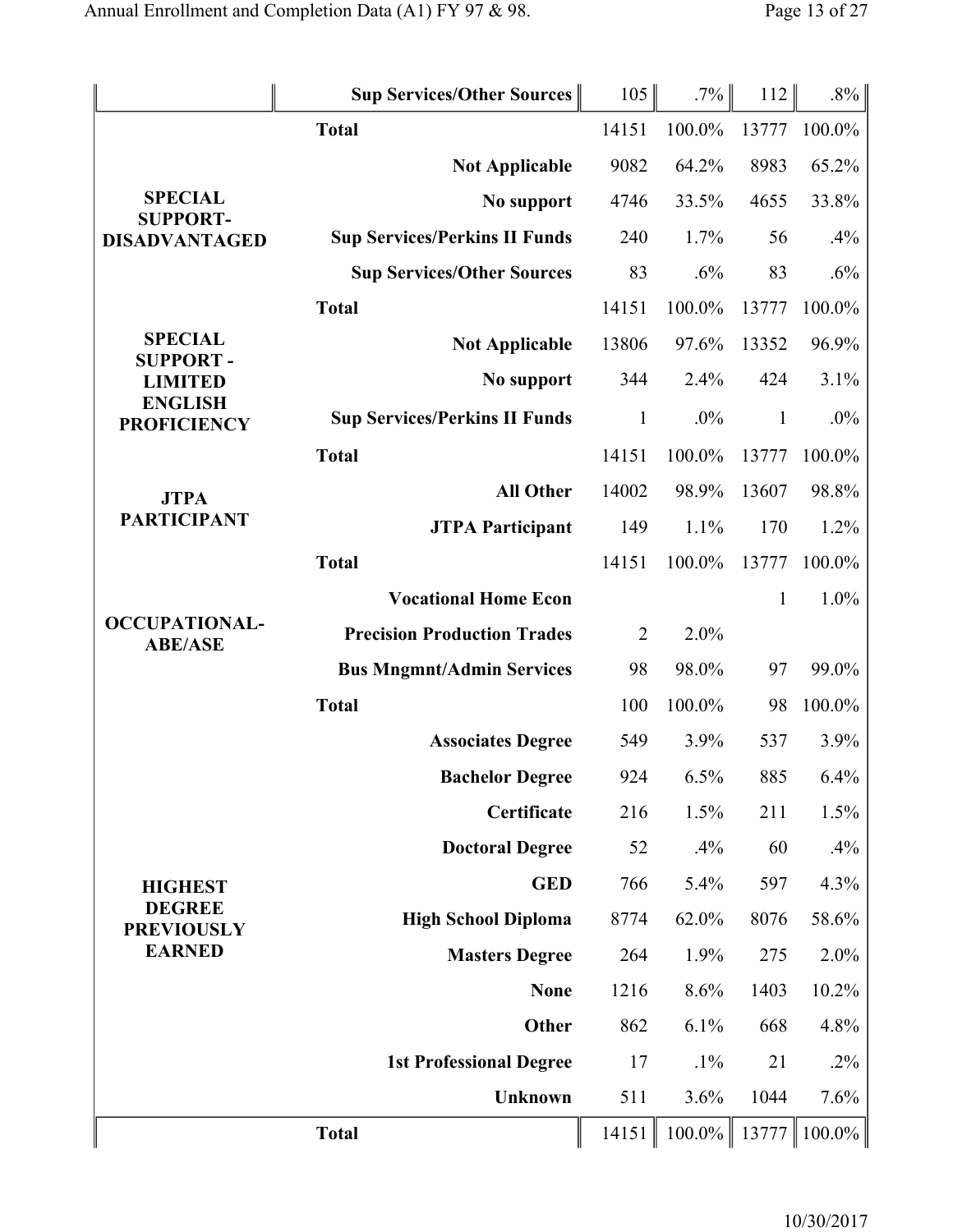Source:n:\\\iccb\a1\a1fy98.sps Prepared by the Office of Institutional Research and Evaluation; 03 Aug 98

### **Annual Enrollment (A1) - FY 97 & 98 Degree Completion Data**

|                                         |              |                                   |       |              | <b>FISCAL YR</b> |                                 |
|-----------------------------------------|--------------|-----------------------------------|-------|--------------|------------------|---------------------------------|
|                                         |              |                                   |       | 1997         |                  | 1998                            |
|                                         |              |                                   | Count | Col %        | Count            | Col %                           |
|                                         |              | <b>DID NOT complete a program</b> | 13223 | 93.4%        | 12806            | 93.0%                           |
| <b>TYPE OF</b><br><b>COMPLETION</b>     |              | <b>Graduate completer</b>         | 928   | 6.6%         | 896              | 6.5%                            |
|                                         |              | <b>GED</b> completer              |       |              | 75               | $.5\%$                          |
|                                         | <b>Total</b> |                                   | 14151 | 100.0%       | 13777            | 100.0%                          |
|                                         |              |                                   | 14151 | 100.0%       |                  |                                 |
| <b>Term Graduated 1st</b>               |              | Did Not Complete a<br>Curriculum  |       |              | 12881            | 93.5%                           |
| Curriculum                              |              | <b>Summer Term</b>                |       |              | 171              | 1.2%                            |
|                                         |              | <b>Fall Term</b>                  |       |              | 213              | 1.5%                            |
|                                         |              | <b>Spring Term</b>                |       |              | 512              | 3.7%                            |
|                                         | <b>Total</b> |                                   | 14151 | 100.0%       | 13777            | 100.0%                          |
|                                         |              |                                   | 14151 | $100.0\%$    |                  |                                 |
| <b>Term Graduated 2nd</b><br>Curriculum |              | Did Not Complete a<br>Curriculum  |       |              | 13765            | 99.9%                           |
|                                         |              | <b>Fall Term</b>                  |       |              | 5                | $.0\%$                          |
|                                         |              | <b>Spring Term</b>                |       |              | 7                | $.1\%$                          |
|                                         | <b>Total</b> |                                   | 14151 | 100.0%       | 13777            | 100.0%                          |
|                                         |              |                                   |       | 14151 100.0% |                  |                                 |
| <b>Term Graduated 3rd</b><br>Curriculum |              | Did Not Complete a<br>Curriculum  |       |              | 13776            | $100.0\%$                       |
|                                         |              | <b>Fall Term</b>                  |       |              | 1                | $.0\%$                          |
|                                         | <b>Total</b> |                                   |       |              |                  | 14151   100.0%   13777   100.0% |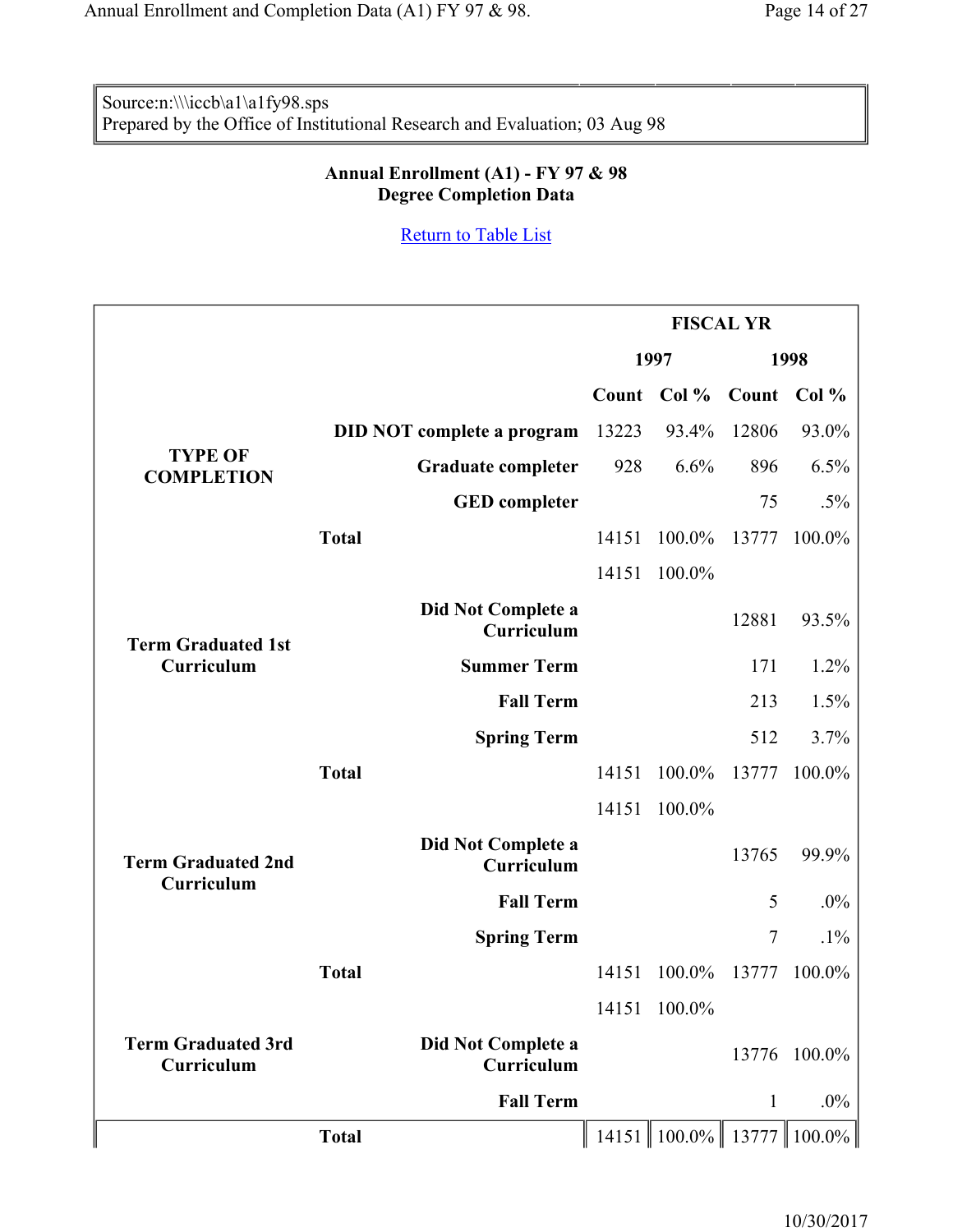| PRIMARY PROGRAM<br><b>COMPLETED</b> | <b>DID NOT COMPLETE A</b><br><b>PROGRAM</b> | 13223           | 93.4%  | 12881          | 93.5%  |
|-------------------------------------|---------------------------------------------|-----------------|--------|----------------|--------|
|                                     | <b>B ABMAAS</b>                             | 14              | $.1\%$ | $\overline{7}$ | $.1\%$ |
|                                     | <b>B ACCAAS</b>                             | 21              | $.1\%$ | 23             | $.2\%$ |
|                                     | <b>B ACCCER</b>                             | 5               | $.0\%$ | 6              | $.0\%$ |
|                                     | <b>B BDCAAS</b>                             | $\overline{3}$  | $.0\%$ |                |        |
|                                     | <b>B BDMCER</b>                             | $\mathbf{1}$    | $.0\%$ |                |        |
|                                     | <b>B BNKAAS</b>                             | $\overline{4}$  | $.0\%$ | $\overline{2}$ | .0%    |
|                                     | <b>B BPMAAS</b>                             | 12              | $.1\%$ |                |        |
|                                     | <b>B CMSAAS</b>                             | 12              | $.1\%$ | 12             | $.1\%$ |
|                                     | <b>B CPLAAS</b>                             | $\overline{3}$  | $.0\%$ | 9              | $.1\%$ |
|                                     | <b>B CPMAAS</b>                             |                 |        | 6              | $.0\%$ |
|                                     | <b>B CSMCER</b>                             | 3               | $.0\%$ | 5              | $.0\%$ |
|                                     | <b>B EQMAAS</b>                             | 5               | $.0\%$ | $\overline{2}$ | .0%    |
|                                     | <b>B EQMCER</b>                             | $\mathbf{1}$    | $.0\%$ | $\mathbf{1}$   | $.0\%$ |
|                                     | <b>B HIHAAS</b>                             | $7\overline{ }$ | $.0\%$ | $\overline{2}$ | $.0\%$ |
|                                     | <b>B HIRAAS</b>                             |                 |        | 5              | .0%    |
|                                     | <b>B INDCER</b>                             | $\overline{2}$  | $.0\%$ |                |        |
|                                     | <b>B INTCER</b>                             | $\overline{4}$  | $.0\%$ | $\overline{4}$ | .0%    |
|                                     | <b>B IPRCOC</b>                             |                 |        | $\mathbf{1}$   | $.0\%$ |
|                                     | <b>B MGTAAS</b>                             | 17              | $.1\%$ | 17             | $.1\%$ |
|                                     | <b>B MKTAAS</b>                             | 3               | $.0\%$ | $\overline{3}$ | $.0\%$ |
|                                     | <b>B MTMCER</b>                             | $\mathbf{1}$    | $.0\%$ |                |        |
|                                     | <b>B OCAAAS</b>                             | 8               | $.1\%$ | 5              | $.0\%$ |
|                                     | <b>B OCDAAS</b>                             |                 |        | $\mathbf{1}$   | .0%    |
|                                     | <b>B OCIAAS</b>                             | $\overline{4}$  | $.0\%$ | 5              | $.0\%$ |
|                                     | <b>B OCLAAS</b>                             | $\tau$          | $.0\%$ | 6              | $.0\%$ |
|                                     | <b>B OCMAAS</b>                             | $\overline{2}$  | $.0\%$ | $\overline{2}$ | $.0\%$ |
|                                     | <b>B OCPCER</b>                             | $\overline{3}$  | $.0\%$ | 5              | $.0\%$ |
|                                     |                                             |                 |        |                |        |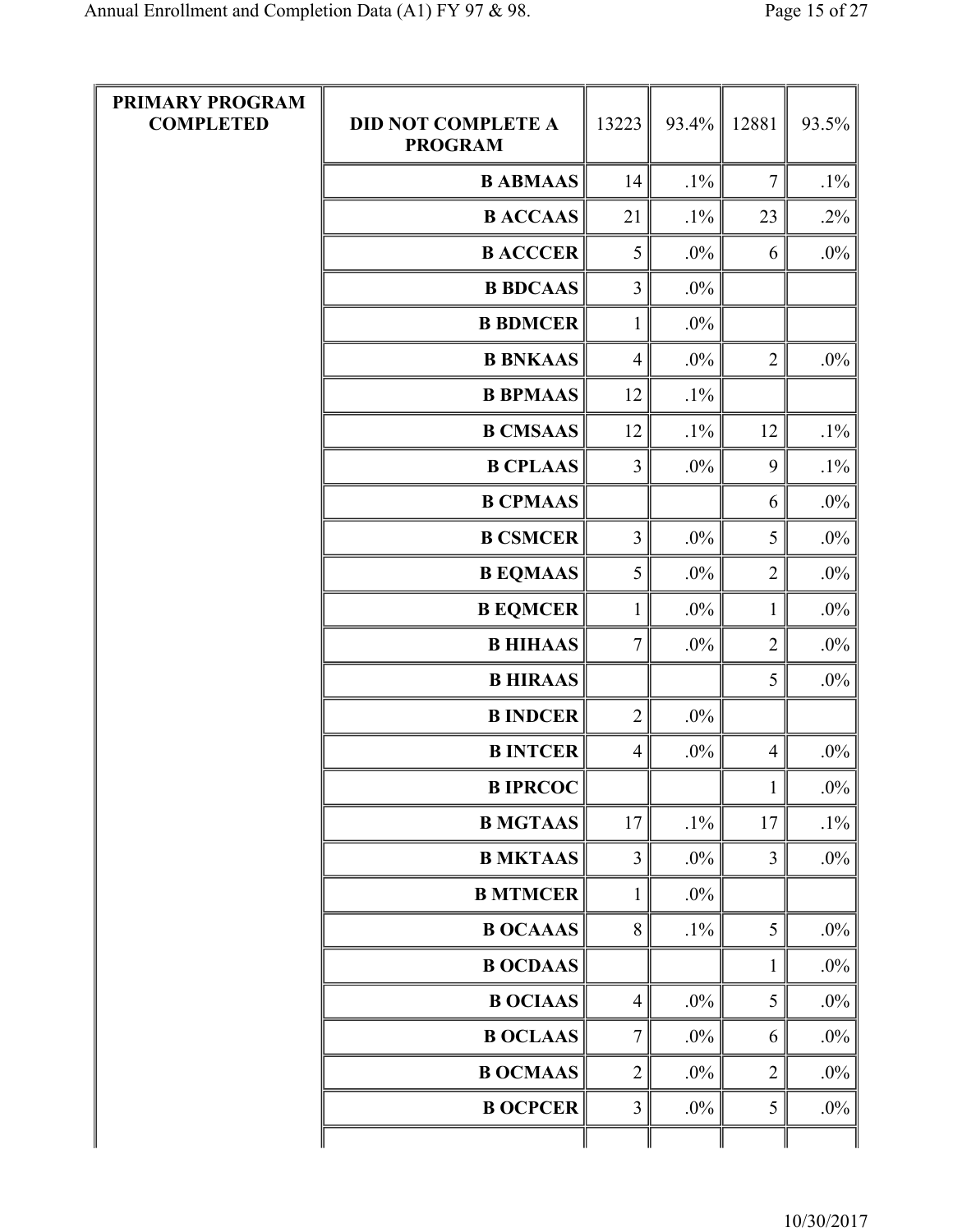| <b>B OCTCER</b> | 1 <sup>1</sup> | $.0\%$ | $\mathbf{1}$   | $.0\%$ |
|-----------------|----------------|--------|----------------|--------|
| <b>B TRACER</b> | 7              | $.0\%$ | 13             | $.1\%$ |
| <b>E AMTCER</b> | $\overline{2}$ | .0%    |                |        |
| <b>E AUTAAS</b> | 14             | $.1\%$ | $\overline{4}$ | $.0\%$ |
| <b>E BCRCER</b> |                |        | 3              | $.0\%$ |
| <b>E BGMCER</b> | $\overline{2}$ | $.0\%$ |                |        |
| <b>E BRLCOC</b> |                |        | $\mathbf{1}$   | $.0\%$ |
| <b>E CITAAS</b> | 6              | .0%    | 9              | $.1\%$ |
| <b>E CIVCER</b> |                |        | $\mathbf{1}$   | .0%    |
| <b>E CMDCER</b> | $\overline{2}$ | $.0\%$ | $\mathbf{1}$   | $.0\%$ |
| <b>E DRTCER</b> | $\overline{4}$ | $.0\%$ |                |        |
| <b>E ECSAAS</b> | $\overline{4}$ | .0%    | $\overline{4}$ | $.0\%$ |
| <b>E ELPCOC</b> | 5              | $.0\%$ | 6              | $.0\%$ |
| <b>E ELTAAS</b> | $\overline{7}$ | .0%    |                |        |
| E ENOCOC        | $\mathbf{1}$   | $.0\%$ | $\mathbf{1}$   | $.0\%$ |
| <b>E ENSAES</b> |                |        | 18             | $.1\%$ |
| <b>E MFGAAS</b> |                |        | $\overline{2}$ | $.0\%$ |
| <b>E MFOCER</b> | $\mathbf{1}$   | $.0\%$ |                |        |
| <b>E MFTCER</b> | $\mathbf{1}$   | .0%    |                |        |
| <b>E MPECOC</b> |                |        | $\overline{c}$ | $.0\%$ |
| <b>E MTMCER</b> |                |        | $\overline{2}$ | .0%    |
| <b>E TTTCOC</b> | 47             | .3%    | 44             | .3%    |
| <b>F FAAAFA</b> |                |        | 3              | $.0\%$ |
| <b>F MCBAAS</b> | $\overline{4}$ | $.0\%$ | 3              | $.0\%$ |
| <b>F MCCAAS</b> |                |        | $\overline{2}$ | .0%    |
| <b>F MCDAAS</b> | 8              | $.1\%$ | 16             | $.1\%$ |
| <b>F MCPAAS</b> | $\overline{2}$ | $.0\%$ |                |        |
| <b>F MCRAAS</b> | 1              | $.0\%$ | $\overline{2}$ | .0%    |
| <b>F MCVAAS</b> | 11             | $.1\%$ | 7              | $.1\%$ |
| <b>F MSEAFA</b> |                |        | $\overline{2}$ | $.0\%$ |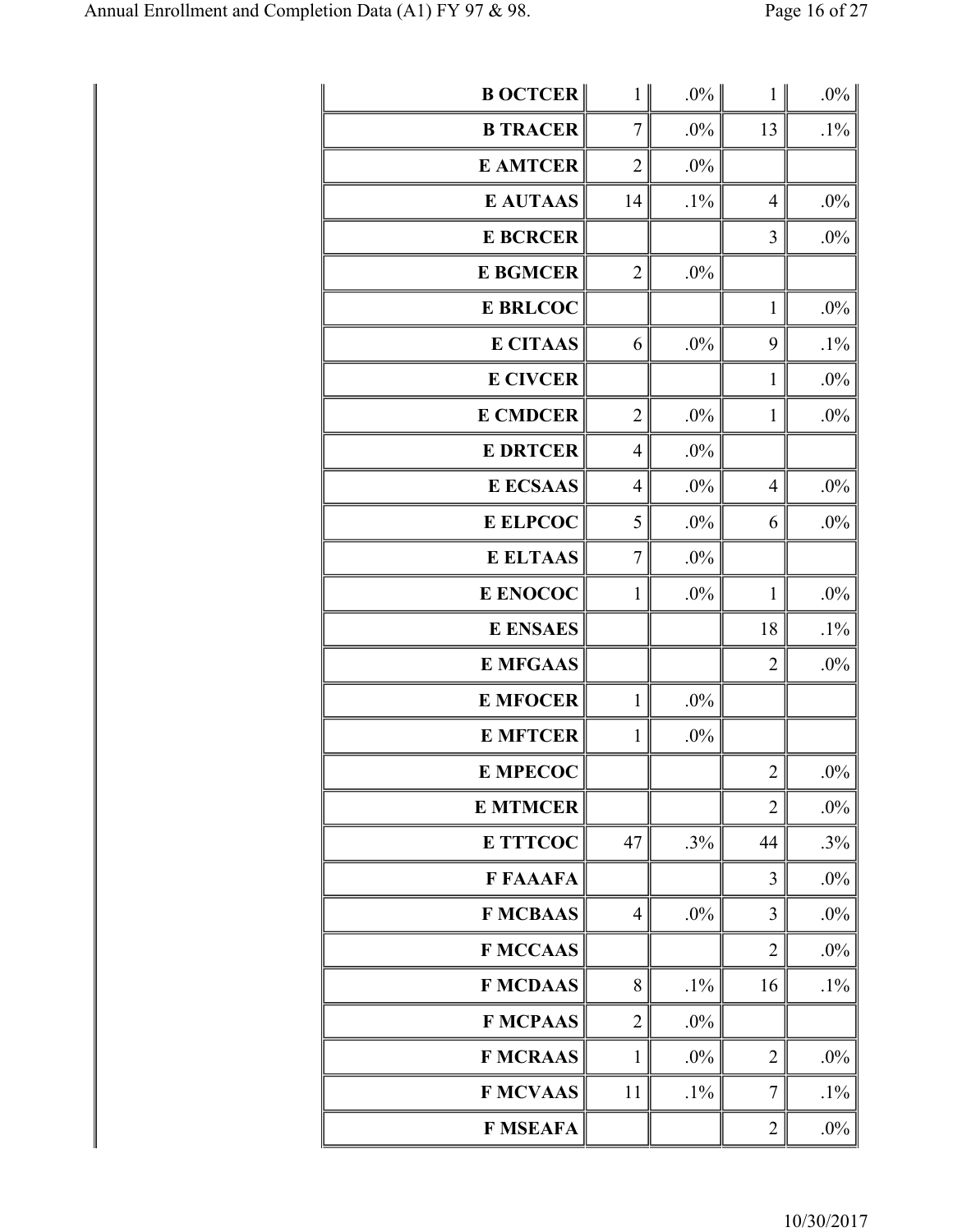|                           | <b>GDASCER</b>                                        | 8 <sup>1</sup> | $.1\%$ | 12             | $.1\%$ |
|---------------------------|-------------------------------------------------------|----------------|--------|----------------|--------|
|                           | <b>G DHGAAS</b>                                       | 31             | $.2\%$ | 37             | $.3\%$ |
|                           | <b>G OTAAAS</b>                                       | 19             | $.1\%$ | 17             | $.1\%$ |
|                           | <b>G RTTAAS</b>                                       | 6              | $.0\%$ | $\tau$         | $.1\%$ |
|                           | <b>G SURCER</b>                                       | $8\,$          | $.1\%$ | $8\,$          | $.1\%$ |
|                           | <b>G VTTAAS</b>                                       | 26             | $.2\%$ | 35             | $.3\%$ |
|                           | <b>G XRAAAS</b>                                       | 13             | $.1\%$ | 5              | $.0\%$ |
|                           | <b>H GAAAA</b>                                        | 198            | 1.4%   | 201            | 1.5%   |
|                           | <b>M CNAAAS</b>                                       | $\tau$         | $.0\%$ | 9              | $.1\%$ |
|                           | <b>M CNACER</b>                                       | $\mathbf{1}$   | $.0\%$ | $\overline{2}$ | $.0\%$ |
|                           | <b>M NETCOC</b>                                       |                |        | $\tau$         | $.1\%$ |
|                           | <b>M VCGAAS</b>                                       | $\overline{2}$ | $.0\%$ | 3              | $.0\%$ |
|                           | <b>M VGPAAS</b>                                       |                |        | $\mathbf{1}$   | $.0\%$ |
|                           | <b>N ASGAS</b>                                        | 143            | 1.0%   | 141            | 1.0%   |
|                           | <b>R NURAAS</b>                                       | 104            | $.7\%$ | 78             | $.6\%$ |
|                           | <b>R PNGCER</b>                                       | 30             | $.2\%$ | 13             | $.1\%$ |
|                           | <b>S CDACOC</b>                                       | $\mathbf{1}$   | $.0\%$ | $\mathfrak{Z}$ | $.0\%$ |
|                           | <b>S CHDAAS</b>                                       | 21             | $.1\%$ | 11             | $.1\%$ |
|                           | <b>S CJSAAS</b>                                       | 25             | $.2\%$ | 14             | $.1\%$ |
|                           | <b>S FSTAAS</b>                                       | $\overline{3}$ | $.0\%$ | 3 <sup>1</sup> | $.0\%$ |
|                           | <b>Y GSUAGS</b>                                       | 10             | $.1\%$ | 13             | $.1\%$ |
|                           | <b>Total</b>                                          | 14151          | 100.0% | 13777          | 100.0% |
|                           | Gen Assoc/AGS, ALS, AGS                               | 10             | 1.1%   | 13             | 1.5%   |
| <b>PCS/1st Curriculum</b> | <b>Bac Transfer/AA, AS</b>                            | 341            | 36.7%  | 365            | 40.7%  |
|                           | Occup/Technical                                       | 577            | 62.2%  | 518            | 57.8%  |
|                           | <b>Total</b>                                          | 928            | 100.0% | 896            | 100.0% |
| <b>CIP/1st Curriculum</b> | Agric Bus & Mngment,<br>General                       | 14             | 1.5%   | 7              | $.8\%$ |
|                           | <b>Agric Animal Husbndry &amp;</b><br><b>Prod Mgt</b> | 6              | .6%    | 3              | $.3\%$ |
|                           |                                                       | 3              | $.3\%$ | 3              | $.3\%$ |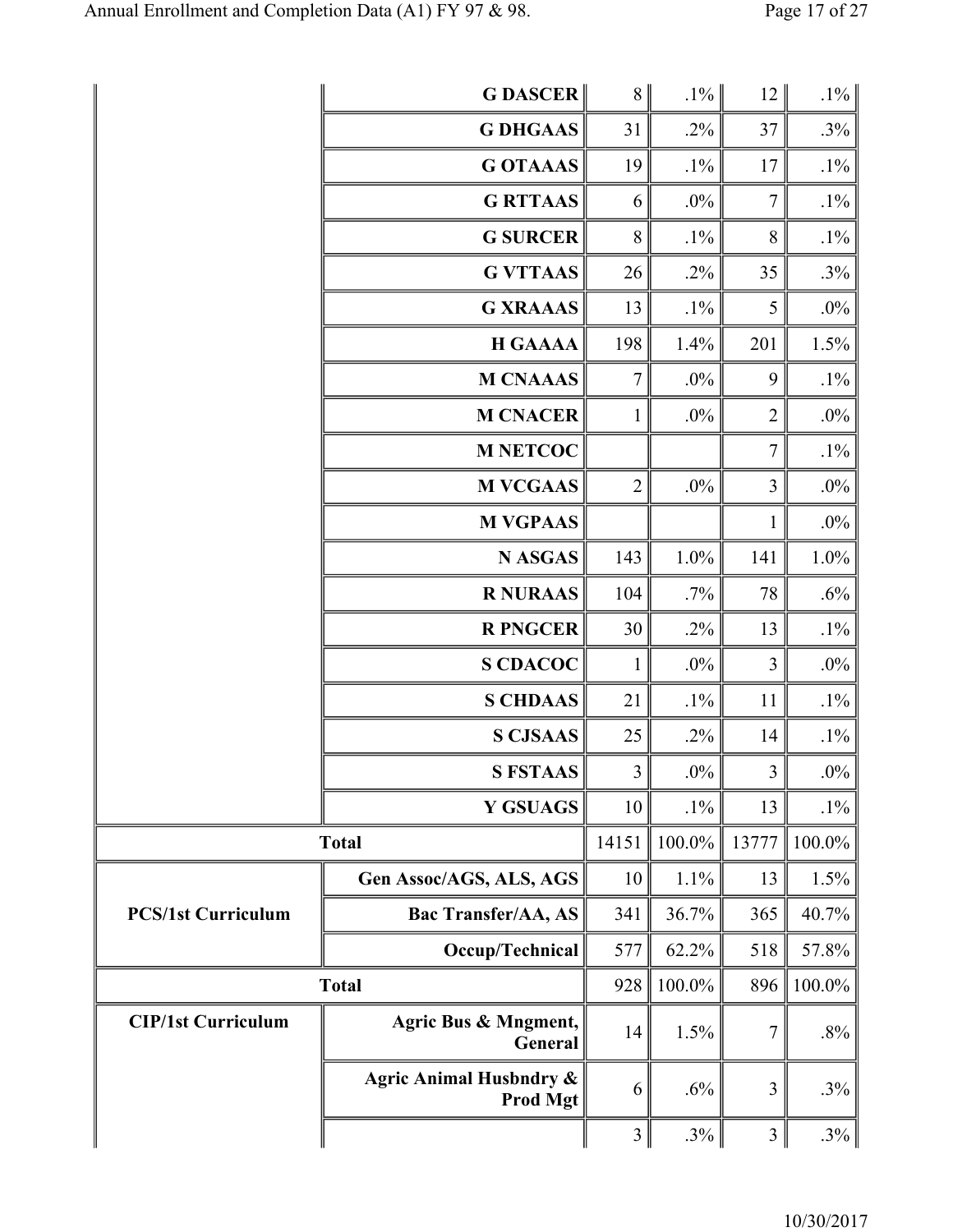| <b>General Selling Skills &amp; Sales</b><br>Oр  |                |        |                |        |
|--------------------------------------------------|----------------|--------|----------------|--------|
| <b>Travel Serv Marktg</b><br><b>Operations</b>   | 7              | .8%    | 13             | 1.5%   |
| <b>Advertising</b>                               | 1              | $.1\%$ | $\overline{2}$ | $.2\%$ |
| <b>Pub Relations &amp; Organizatnl</b><br>Comm   | $\overline{2}$ | $.2\%$ |                |        |
| Radio & TV Broadcasting                          | $\overline{4}$ | .4%    | 3              | .3%    |
| Radio & TV Broadcast Tech                        |                |        | $\overline{2}$ | $.2\%$ |
| Food & Bevrg/Restrnt Op Mgr                      |                |        | 5              | .6%    |
| <b>Engineering Science</b>                       |                |        | 18             | 2.0%   |
| Elctrcl, Elctronic & Comm<br><b>Eng Tech</b>     | $\overline{7}$ | .8%    |                |        |
| <b>Computer Maintenance Tech</b>                 | $\overline{4}$ | .4%    | 6              | .7%    |
| <b>Manufacturing Technology</b>                  | $\overline{2}$ | $.2\%$ | $\overline{2}$ | $.2\%$ |
| <b>Computer-aided Design</b>                     | 4              | .4%    | 1              | $.1\%$ |
| <b>Child Care Provider/Asst</b>                  | 22             | 2.4%   | 14             | 1.6%   |
| Curric desig for AA & AA&S                       | 198            | 21.3%  | 201            | 22.4%  |
| Curric desig for AGS AGE &<br><b>ALS</b>         | 10             | 1.1%   | 13             | 1.5%   |
| <b>Biol &amp; Physical Sciences</b>              | 143            | 15.4%  | 141            | 15.7%  |
| <b>Law Enforcmnt/Police Science</b>              | 25             | 2.7%   | 14             | 1.6%   |
| <b>Fire Protect &amp; Safety Tech</b>            | 3              | .3%    | 3              | .3%    |
| <b>Bldg/Property Maintenance</b><br>Mgr          | $\overline{2}$ | $.2\%$ | 3              | .3%    |
| <b>Construction Trades</b>                       | 6              | .6%    | 9              | 1.0%   |
| <b>Indust Eletronics Install &amp;</b><br>Repair | 5              | $.5\%$ | 6              | $.7\%$ |
| <b>Auto Mechanic/Tech</b>                        | 17             | 1.8%   | 6              | .7%    |
| <b>Mechanical Drafting</b>                       |                | $.2\%$ | 1              | $.1\%$ |
|                                                  | 2              |        |                |        |
| <b>Desktop Pub Equip Operator</b>                | 8              | .9%    | 17             | 1.9%   |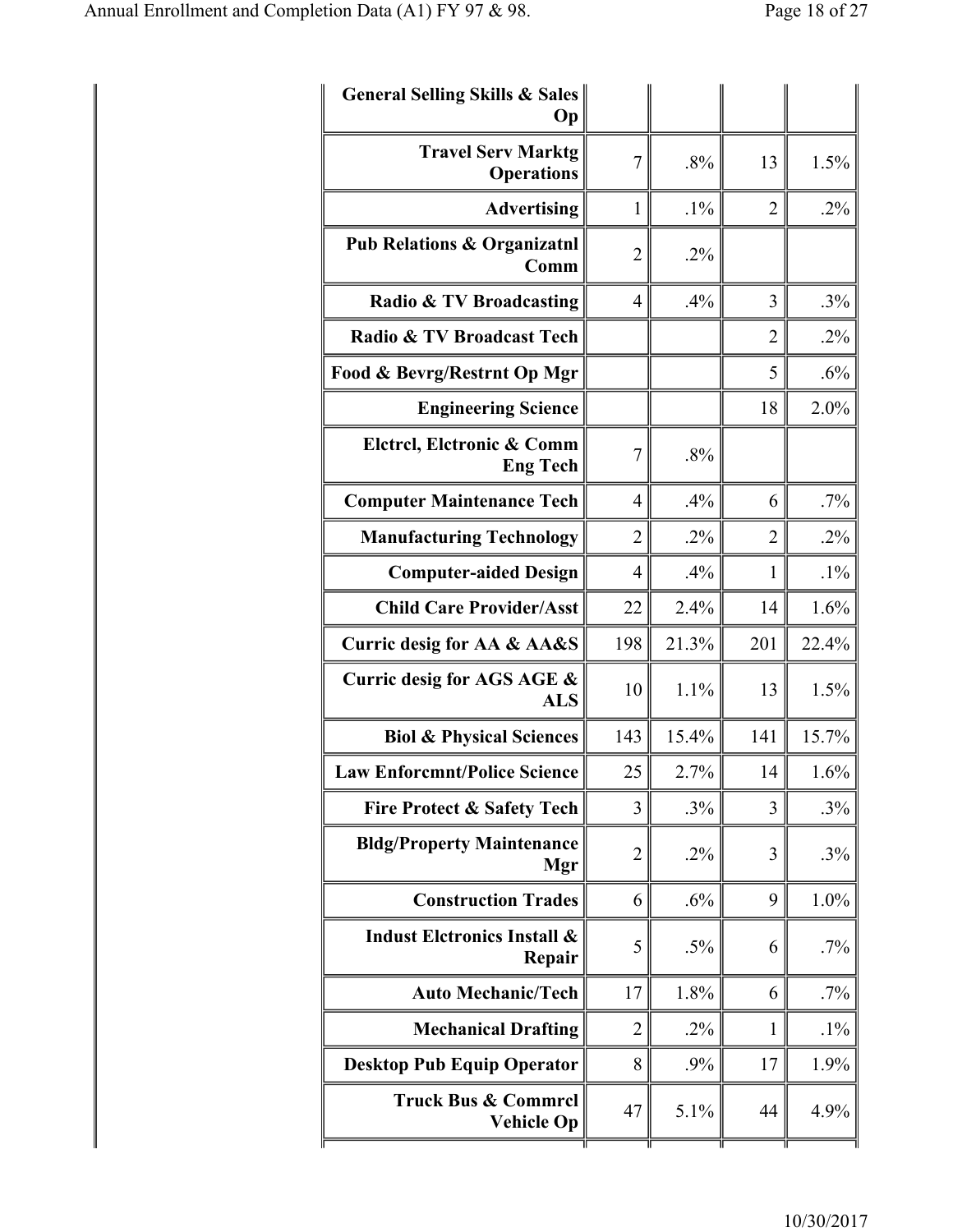| Design & Visual<br>Communcation                    | 11               | 1.2%   |                | $.8\%$ |
|----------------------------------------------------|------------------|--------|----------------|--------|
| <b>Fine Arts</b>                                   |                  |        | 5              | .6%    |
| <b>Dental Assistant</b>                            | 8                | .9%    | 12             | 1.3%   |
| <b>Dental Hygienist</b>                            | 31               | 3.3%   | 37             | 4.1%   |
| <b>Medical Transcript</b>                          | $\mathbf{1}$     | $.1\%$ | $\mathbf{1}$   | $.1\%$ |
| <b>Occup Therapy Assist</b>                        | 19               | 2.0%   | 17             | 1.9%   |
| <b>Vet Assist/Animal Health Tech</b>               | 26               | 2.8%   | 35             | 3.9%   |
| <b>Medical Radiol Tech</b>                         | 13               | 1.4%   | 5              | .6%    |
| <b>Respiratory Therapy Tech</b>                    | 6                | .6%    | $\overline{7}$ | .8%    |
| <b>Surgical/Operating Room</b><br><b>Tech</b>      | 8                | .9%    | 8              | .9%    |
| <b>Nursing</b>                                     | 104              | 11.2%  | 78             | 8.7%   |
| <b>Practical Nurse</b>                             | 30               | 3.2%   | 13             | 1.5%   |
| <b>Bus Admin &amp; Mgt, General</b>                | 17               | 1.8%   | 17             | 1.9%   |
| <b>Logistics &amp; Materials Mgt</b>               | $\mathbf{1}$     | $.1\%$ | $\overline{2}$ | $.2\%$ |
| <b>Accounting Tech</b>                             | 26               | 2.8%   | 29             | 3.2%   |
| Admin Assist/Secrtrl Sci,<br><b>General</b>        | 3                | .3%    | 6              | .7%    |
| <b>Executive Assist/Secretary</b>                  | 8                | .9%    | 5              | .6%    |
| <b>Legal Admin Assist/Secretary</b>                | $\boldsymbol{7}$ | $.8\%$ | 6              | $.7\%$ |
| <b>Medical Admin</b><br><b>Assist/Secretary</b>    | $\overline{2}$   | .2%    | $\overline{2}$ | $.2\%$ |
| <b>Info Process/Data Entry Tech</b>                | 5                | $.5\%$ | 5              | .6%    |
| <b>Independent Business</b><br><b>Management</b>   | $\overline{c}$   | .2%    |                |        |
| <b>Banking &amp; Financl Supprt</b><br><b>Serv</b> | $\overline{4}$   | .4%    | $\overline{2}$ | .2%    |
| Hotel/Motel & Restrnt Mgt                          | $\overline{7}$   | .8%    | $\overline{2}$ | .2%    |
| <b>International Business</b>                      | 4                | .4%    | $\overline{4}$ | .4%    |
| <b>Business Data Processing</b><br>(MIS)           | 3                | .3%    | 5              | .6%    |
| <b>Bus Computer Programmer</b>                     | 32               | 3.4%   | 31             | 3.5%   |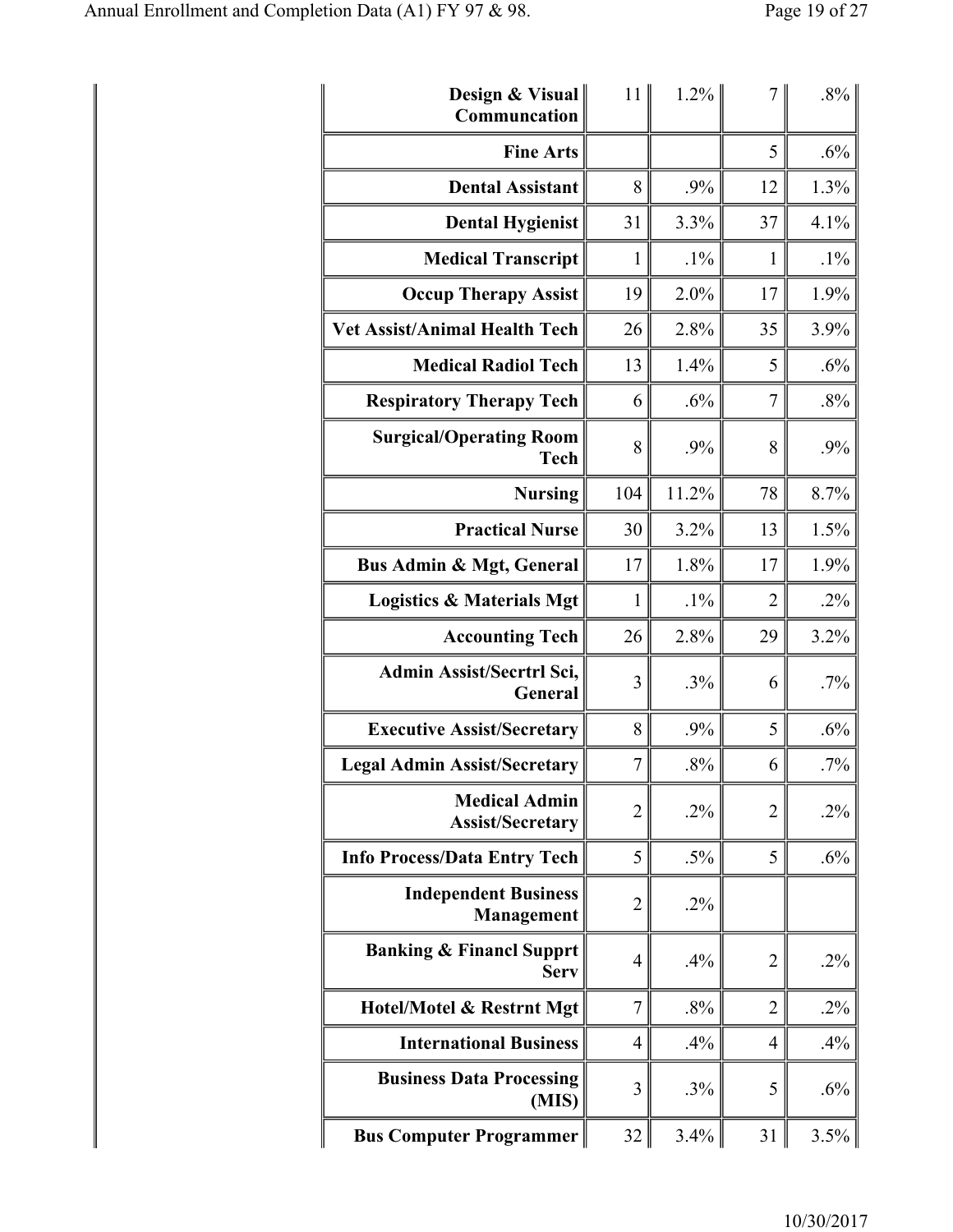|                            | <b>Bus Systems Network &amp;</b><br><b>Telecomm</b> | 8              | .9%       | 18             | 2.0%     |
|----------------------------|-----------------------------------------------------|----------------|-----------|----------------|----------|
|                            | <b>Total</b>                                        | 928            | 100.0%    | 896            | 100.0%   |
|                            | Gen Assoc/AGS, ALS, AGS                             | $\mathbf{1}$   | 6.7%      |                |          |
| <b>PCS/2nd Curriculum</b>  | <b>Bac Transfer/AA, AS</b>                          | $\mathbf{1}$   | 6.7%      | 3              | 25.0%    |
|                            | Occup/Technical                                     | 13             | 86.7%     | 9              | 75.0%    |
|                            | <b>Total</b>                                        | 15             | 100.0%    | 12             | 100.0%   |
|                            | <b>General Selling Skills &amp; Sales</b><br>Op     | 1              | 6.7%      |                |          |
|                            | Food & Bevrg/Restrnt Op Mgr                         | $\overline{2}$ | 13.3%     |                |          |
|                            | <b>Computer Maintenance Tech</b>                    | $\overline{2}$ | 13.3%     | 1              | 8.3%     |
|                            | <b>Manufacturing Technology</b>                     |                |           | 1              | 8.3%     |
|                            | Curric desig for AA & AA&S                          |                |           | 1              | 8.3%     |
|                            | Curric desig for AGS AGE &<br><b>ALS</b>            | 1              | 6.7%      |                |          |
| <b>CIP/2nd Curriculum</b>  | <b>Biol &amp; Physical Sciences</b>                 | 1              | 6.7%      | $\overline{2}$ | 16.7%    |
|                            | <b>Auto Mechanic/Tech</b>                           | 1              | 6.7%      |                |          |
|                            | <b>Desktop Pub Equip Operator</b>                   | 2              | 13.3%     |                |          |
|                            | <b>Surgical/Operating Room</b><br>Tech              | 1              | 6.7%      |                |          |
|                            | <b>Bus Admin &amp; Mgt, General</b>                 | $\overline{2}$ | 13.3%     | $\mathbf{1}$   | 8.3%     |
|                            | <b>Executive Assist/Secretary</b>                   |                |           | $\mathbf{1}$   | 8.3%     |
|                            | <b>Info Process/Data Entry Tech</b>                 | 1              | 6.7%      |                |          |
|                            | <b>Bus Computer Programmer</b>                      | 1              | 6.7%      | 5              | 41.7%    |
|                            | <b>Total</b>                                        | 15             | $100.0\%$ | 12             | 100.0%   |
| <b>PCS/3rd Curriculum</b>  | Occup/Technical                                     |                |           | $\mathbf{1}$   | 100.0%   |
|                            | <b>Total</b>                                        |                |           | $\mathbf{1}$   | 100.0%   |
| <b>CIP/3rd Curriculum</b>  | Elctrcl, Elctronic & Comm<br><b>Eng Tech</b>        |                |           | 1              | 100.0%   |
|                            | <b>Total</b>                                        |                |           | $\mathbf{1}$   | 100.0%   |
| <b>Degree/1st Currilum</b> | AA(1.1)                                             | 198            | 21.3%     | 201            | 22.4%    |
|                            | $\ AS(1.1)\ $                                       | 136            | $14.7\%$  | 141            | $15.7\%$ |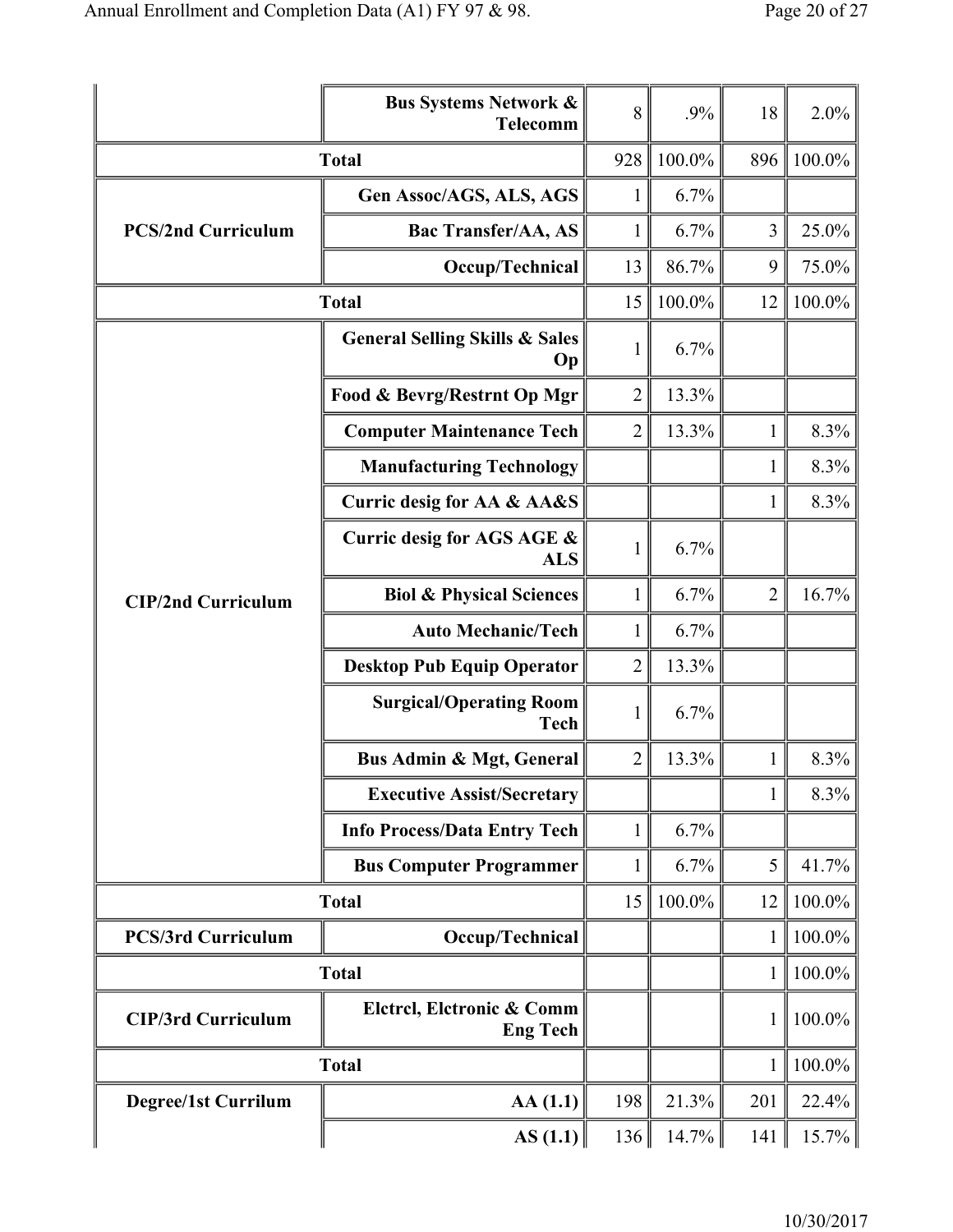|                                | $\text{AAS}$ (2.2)                                                         | 436            | 47.0%  | 376            | 42.0%     |
|--------------------------------|----------------------------------------------------------------------------|----------------|--------|----------------|-----------|
|                                | <b>AGS, ALS, AGE (1.0)</b>                                                 | 10             | 1.1%   | 13             | 1.5%      |
|                                | Occup Cert of 30 sem<br>hrs/more CER (1.2)                                 | 87             | 9.4%   | 77             | 8.6%      |
|                                | Occup Cert of LT 30 sem hrs<br>$COC$ , AOP $(1.2)$                         | 54             | 5.8%   | 65             | 7.3%      |
|                                | Assoc in Fine Arts (AFA) (1.1)                                             |                |        | 5              | .6%       |
|                                | Assoc in Eng Sc (AES) (1.2)                                                | $\tau$         | .8%    | 18             | 2.0%      |
|                                | <b>Total</b>                                                               | 928            | 100.0% | 896            | 100.0%    |
|                                | AA(1.1)                                                                    |                |        | $\mathbf{1}$   | 8.3%      |
|                                | AS(1.1)                                                                    | $\mathbf{1}$   | 6.7%   | $\overline{2}$ | 16.7%     |
|                                | $\text{AAS}$ (2.2)                                                         | 10             | 66.7%  | 8              | 66.7%     |
| <b>Degree/2nd Curriculum</b>   | AGS, ALS, AGE (1.0)                                                        | $\mathbf{1}$   | 6.7%   |                |           |
|                                | Occup Cert of 30 sem<br>hrs/more CER (1.2)                                 | $\mathbf{1}$   | 6.7%   | $\mathbf{1}$   | 8.3%      |
|                                | Occup Cert of LT 30 sem hrs<br>$COC$ , AOP $(1.2)$                         | $\overline{2}$ | 13.3%  |                |           |
|                                | <b>Total</b>                                                               | 15             | 100.0% | 12             | 100.0%    |
| Degree/3rd Curriculum          | AAS(2.2)                                                                   |                |        | $\mathbf{1}$   | $100.0\%$ |
|                                | <b>Total</b>                                                               |                |        | $\mathbf{1}$   | 100.0%    |
| Source:n:\\\iccb\a1\a1fy98.sps | Prepared by the Office of Institutional Research and Evaluation; 03 Aug 98 |                |        |                |           |

**Annual Enrollment (A1) - FY 97 & 98 Miscellaneous Admissions Data**

| 1997<br>Count Col % Count Col %         |               | 1998    |
|-----------------------------------------|---------------|---------|
|                                         |               |         |
|                                         |               |         |
| Valid SSN $14076$<br><b>Shared Data</b> | 99.5% 13644   | 99.0%   |
| <b>Dummy SSN</b><br>Dummy ID<br>75      | $.5\%$<br>133 | $1.0\%$ |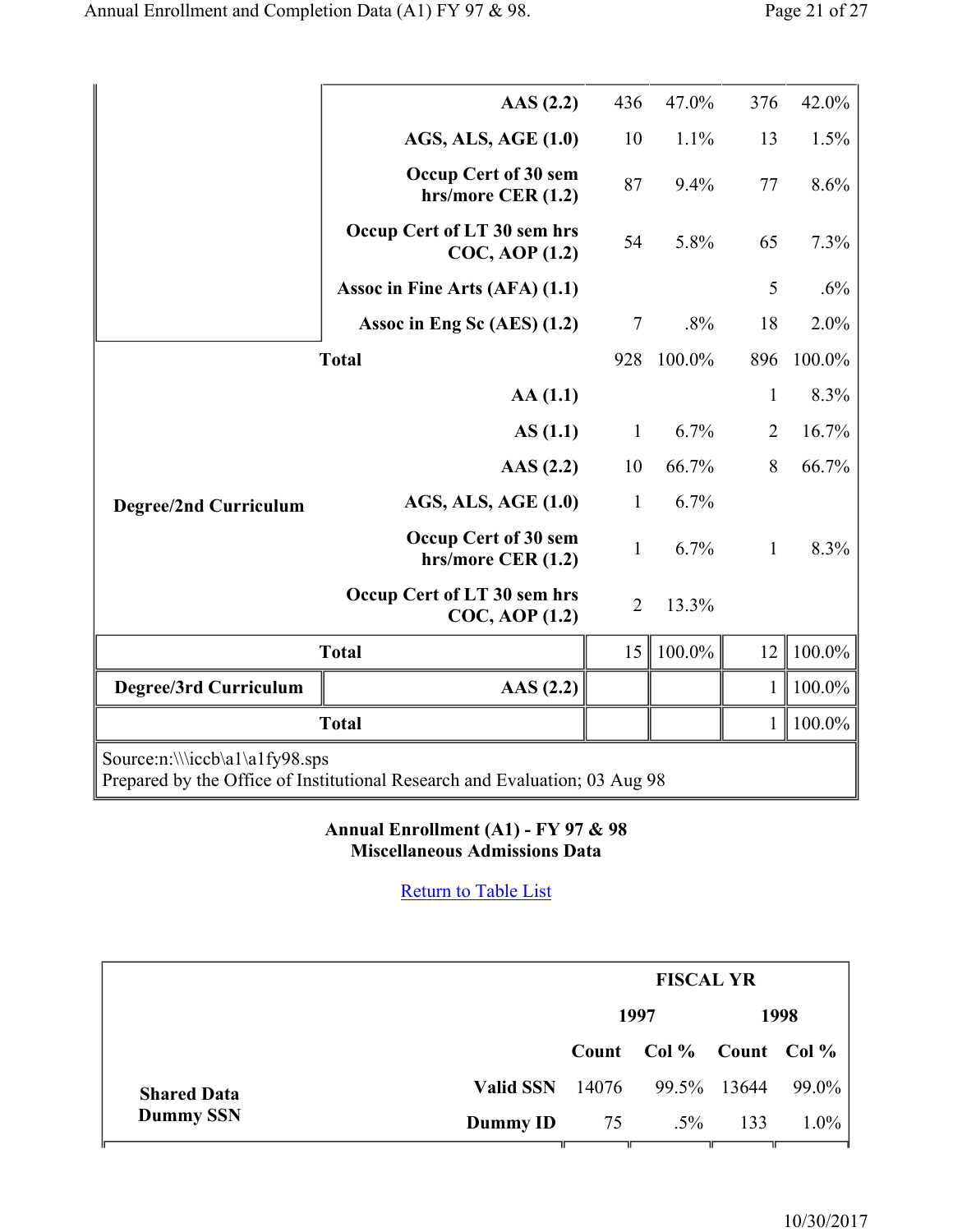|                                                    | <b>Total</b>                                                | 14151 | $100.0\%$ | 13777 | 100.0% |
|----------------------------------------------------|-------------------------------------------------------------|-------|-----------|-------|--------|
|                                                    | No data                                                     | 10001 | 70.7%     | 9754  | 70.8%  |
| <b>ACT Test Date</b>                               | Prior to Oct 1989                                           | 788   | 5.6%      | 663   | 4.8%   |
|                                                    | Oct 1989 and later                                          | 3362  | 23.8%     | 3360  | 24.4%  |
|                                                    | <b>Total</b>                                                | 14151 | 100.0%    | 13777 | 100.0% |
|                                                    | <b>All Other</b>                                            | 14151 | 100.0%    | 13357 | 97.0%  |
| <b>INSTRUCTIONAL</b>                               | <b>Cooperative Education</b>                                |       |           | 200   | 1.5%   |
| <b>APPROACH</b>                                    | Tech prep in HS                                             |       |           | 218   | 1.6%   |
|                                                    | Coop and Tech prep in HS                                    |       |           | 2     | $.0\%$ |
|                                                    | <b>Total</b>                                                | 14151 | 100.0%    | 13777 | 100.0% |
|                                                    | <b>All others</b>                                           | 9650  | 68.2%     | 9383  | 68.1%  |
| <b>Shared Data</b><br><b>Enrollment Type</b>       | First time Freshman - new to<br>higher ed                   | 3989  | 28.2%     | 3700  | 26.9%  |
|                                                    | First time transfer - new to<br>Parkland w/ higher ed exp   | 512   | 3.6%      | 694   | 5.0%   |
| <b>Total</b>                                       |                                                             | 14151 | 100.0%    | 13777 | 100.0% |
|                                                    | Not applicable/Not AA or AS                                 | 10382 | 73.4%     | 10056 | 73.0%  |
|                                                    | Yes, thru hign school coursework                            | 346   | 2.4%      | 280   | 2.0%   |
| <b>Min Req Status for</b><br><b>AA/AS Students</b> | Yes, thru means other than HS<br>coursework (testing, etc.) | 1551  | 11.0%     | 1249  | 9.1%   |
|                                                    | No, not met all standards                                   | 265   | 1.9%      | 500   | 3.6%   |
|                                                    | Not eval/data not available                                 | 1607  | 11.4%     | 1692  | 12.3%  |
|                                                    | <b>Total</b>                                                | 14151 | 100.0%    | 13777 | 100.0% |
|                                                    | <b>Not AA/AS Student</b>                                    | 12254 | 86.6%     | 12248 | 88.9%  |
| <b>Term Minimum</b><br><b>Requirement Met</b>      | <b>Summer</b>                                               | 150   | 1.1%      | 210   | 1.5%   |
|                                                    | Fall                                                        | 1080  | 7.6%      | 841   | 6.1%   |
|                                                    | <b>Spring</b>                                               | 667   | 4.7%      | 478   | 3.5%   |
| <b>Total</b>                                       |                                                             | 14151 | 100.0%    | 13777 | 100.0% |
| <b>FY Minimum</b>                                  | <b>Requirements Not Met</b>                                 | 12254 | 86.6%     | 12248 | 88.9%  |
| <b>Requirements Met</b>                            | 92                                                          |       |           | 1     | $.0\%$ |
|                                                    | 94                                                          | 170   | 1.2%      | 82    | $.6\%$ |
|                                                    |                                                             |       |           |       |        |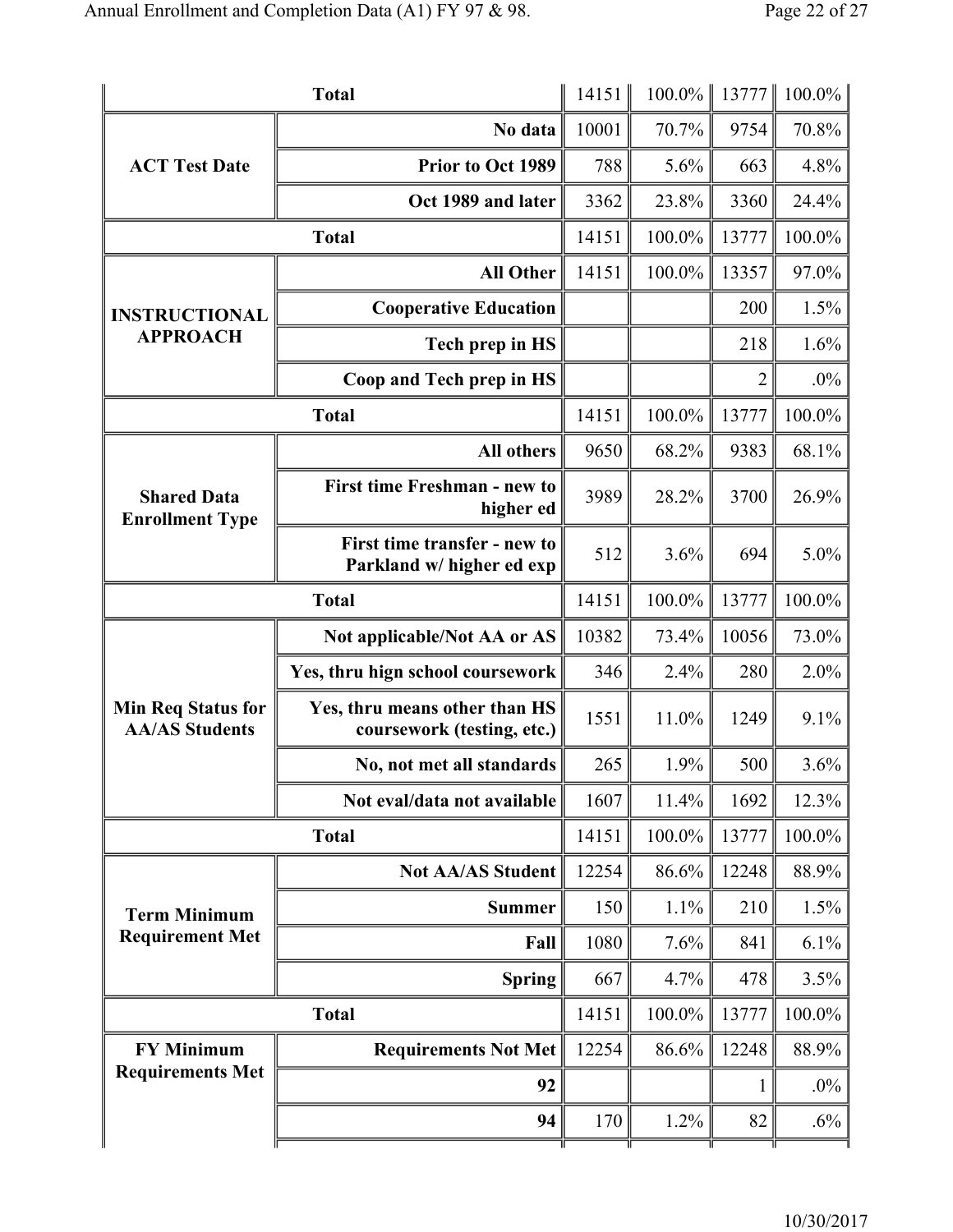|                                                                                                              |                                   | 95             | 392   | $2.8\%$ | 160   | 1.2%   |
|--------------------------------------------------------------------------------------------------------------|-----------------------------------|----------------|-------|---------|-------|--------|
|                                                                                                              |                                   | 96             | 657   | 4.6%    | 339   | 2.5%   |
|                                                                                                              |                                   | 97             | 678   | 4.8%    | 427   | 3.1%   |
|                                                                                                              |                                   | 98             |       |         | 520   | 3.8%   |
|                                                                                                              | <b>Total</b>                      |                | 14151 | 100.0%  | 13777 | 100.0% |
| <b>Transfer Plans</b>                                                                                        |                                   | N <sub>0</sub> | 8484  | 60.0%   | 8336  | 60.5%  |
|                                                                                                              | Yes- to a 4-yr college/university |                | 5667  | 40.0%   | 5441  | 39.5%  |
|                                                                                                              | <b>Total</b>                      |                | 14151 | 100.0%  | 13777 | 100.0% |
| <b>Signed Declaration</b>                                                                                    |                                   | N <sub>0</sub> | 8     | $.1\%$  | 347   | 2.5%   |
| of Intent                                                                                                    |                                   | <b>Yes</b>     | 14143 | 99.9%   | 13430 | 97.5%  |
|                                                                                                              | <b>Total</b>                      |                | 14151 | 100.0%  | 13777 | 100.0% |
| Source:n:\\\iccb\a1\a1fy98.sps<br>Prepared by the Office of Institutional Research and Evaluation; 03 Aug 98 |                                   |                |       |         |       |        |

#### **Annual Enrollment (A1) - FY 97 & 98 Credit Hours Attempted and Earned**

|                                      |                | <b>FISCAL YR</b> |                  |
|--------------------------------------|----------------|------------------|------------------|
|                                      |                | 1997             | 1998             |
|                                      | Mean           | 1.35             | 1.36             |
| <b>Summer Credit Hours Attempted</b> | Median         | .00              | .00              |
|                                      | <b>Sum</b>     | 19111.00         | 18699.50         |
|                                      | <b>Mode</b>    | .00              | .00              |
|                                      | <b>Minimum</b> | .00              | .00              |
|                                      | <b>Maximum</b> | 18.00            | 22.00            |
| <b>Summer Credit Hours Earned</b>    | Mean           | 1.12             | 1.16             |
|                                      | Median         | .00              | .00              |
|                                      | <b>Sum</b>     | 15847.00         | 16046.00         |
|                                      | <b>Mode</b>    | .00              | .00              |
|                                      | <b>Minimum</b> | .00              | .00 <sub>1</sub> |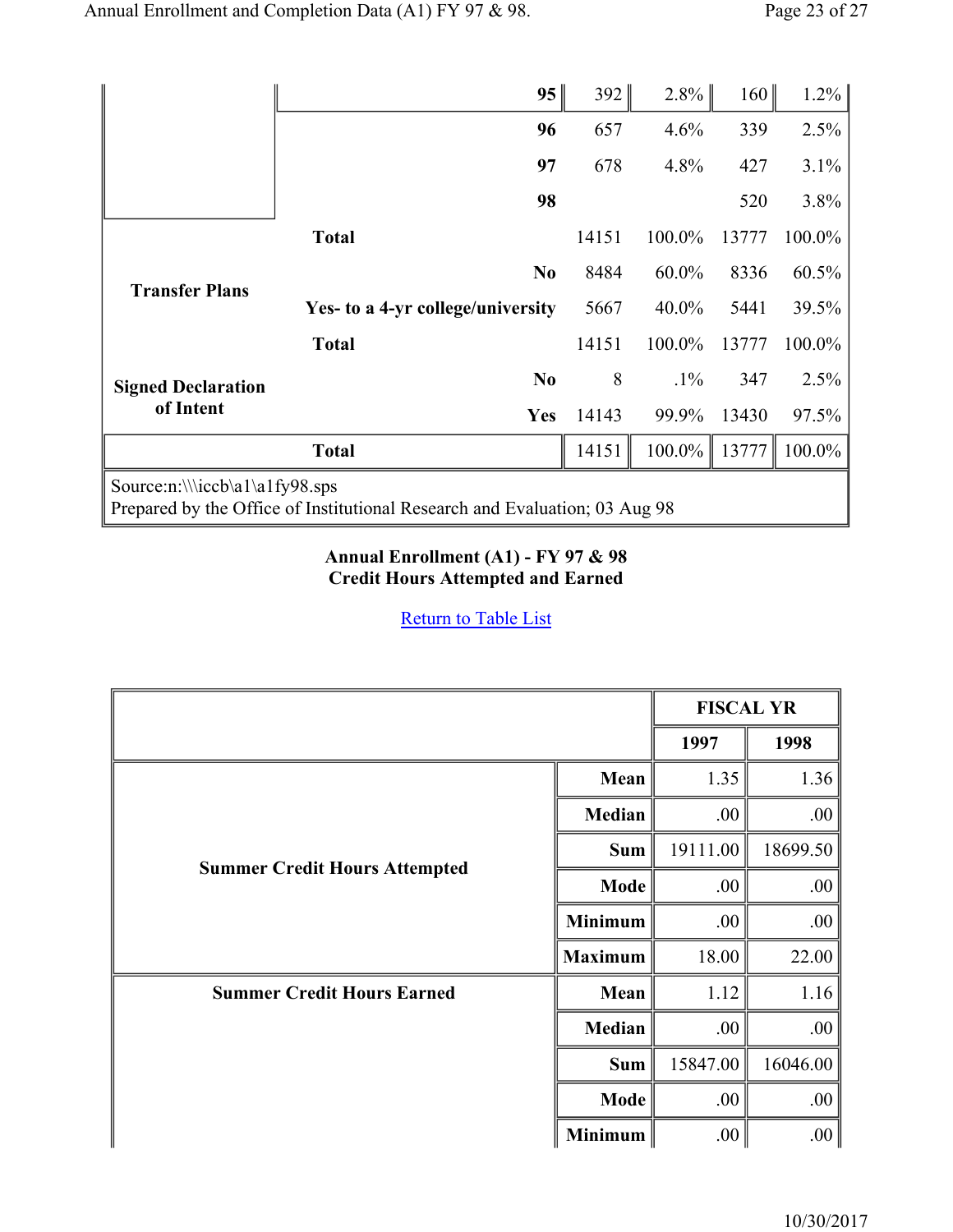|                                             | <b>Maximum</b> | 18.00    | 15.00    |
|---------------------------------------------|----------------|----------|----------|
|                                             | Mean           | 5.41     | 5.69     |
|                                             | Median         | 3.00     | 3.00     |
|                                             | <b>Sum</b>     | 76552.50 | 78358.50 |
| <b>Fall Credit Hours Attempted</b>          | <b>Mode</b>    | .00      | .00      |
|                                             | <b>Minimum</b> | .00      | .00      |
|                                             | <b>Maximum</b> | 27.00    | 27.00    |
|                                             | Mean           | 4.03     | 4.20     |
|                                             | Median         | .00      | 1.00     |
| <b>Fall Credit Hours Earned</b>             | <b>Sum</b>     | 56978.00 | 57865.00 |
|                                             | <b>Mode</b>    | .00      | .00      |
|                                             | <b>Minimum</b> | .00      | .00      |
|                                             | <b>Maximum</b> | 20.00    | 24.00    |
|                                             | Mean           | 5.22     | 5.34     |
|                                             | <b>Median</b>  | 3.00     | 3.00     |
|                                             | <b>Sum</b>     | 73828.00 | 73615.50 |
| <b>Spring Credit Hours Attempted</b>        | <b>Mode</b>    | .00      | .00      |
|                                             | Minimum        | .00      | .00      |
|                                             | <b>Maximum</b> | 24.00    | 30.00    |
|                                             | Mean           | 3.82     | 3.87     |
|                                             | Median         | .00      | .00      |
|                                             | <b>Sum</b>     | 53994.00 | 53248.50 |
| <b>Spring Credit Hours Earned</b>           | <b>Mode</b>    | .00      | .00      |
|                                             | <b>Minimum</b> | .00      | $.00\,$  |
|                                             | <b>Maximum</b> | 22.00    | 24.00    |
| <b>Shared Summer Credit Hours Attempted</b> | Mean           | 1.19     | 1.21     |
|                                             | Median         | .00      | .00      |
|                                             | Sum            | 16896.00 | 16699.00 |
|                                             | Mode           | .00      | .00.     |
|                                             | Minimum        | .00      | .00      |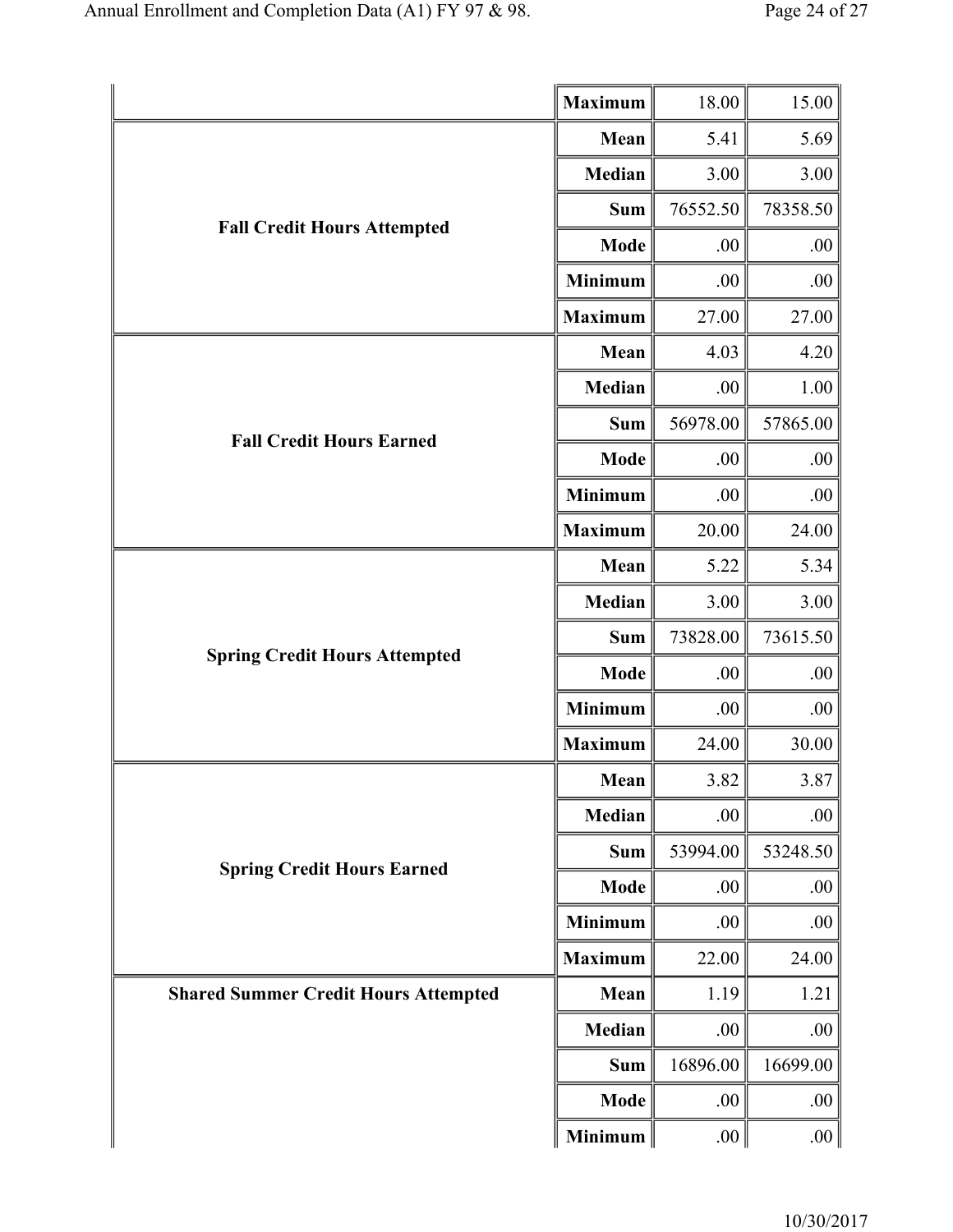|                                             | <b>Maximum</b> | 18.00    | 22.00    |
|---------------------------------------------|----------------|----------|----------|
|                                             | Mean           | 1.03     | 1.05     |
| <b>Shared Summer Credit Hours Earned</b>    | Median         | .00      | .00      |
|                                             | <b>Sum</b>     | 14589.00 | 14453.00 |
|                                             | <b>Mode</b>    | .00      | .00      |
|                                             | <b>Minimum</b> | .00      | .00      |
|                                             | <b>Maximum</b> | 18.00    | 14.00    |
|                                             | Mean           | 4.57     | 4.76     |
|                                             | Median         | 3.00     | 3.00     |
| <b>Shared Fall Credit Hours Attempted</b>   | <b>Sum</b>     | 64673.00 | 65515.00 |
|                                             | <b>Mode</b>    | .00      | .00      |
|                                             | <b>Minimum</b> | .00      | .00      |
|                                             | <b>Maximum</b> | 27.00    | 24.00    |
|                                             | Mean           | 3.54     | 3.69     |
|                                             | Median         | .00      | .00      |
|                                             | <b>Sum</b>     | 50049.00 | 50858.00 |
| <b>Shared Fall Credit Hours Earned</b>      | <b>Mode</b>    | .00      | .00      |
|                                             | <b>Minimum</b> | .00.     | .00      |
|                                             | <b>Maximum</b> | 20.00    | 24.00    |
| <b>Shared Spring Credit Hours Attempted</b> | Mean           | 4.57     | 4.67     |
|                                             | Median         | 3.00     | 3.00     |
|                                             | <b>Sum</b>     | 64676.00 | 64314.00 |
|                                             | <b>Mode</b>    | .00      | .00      |
|                                             | <b>Minimum</b> | .00      | .00      |
|                                             | <b>Maximum</b> | 24.00    | 30.00    |
|                                             | Mean           | 3.48     | 3.56     |
|                                             | Median         | .00.     | .00      |
|                                             | <b>Sum</b>     | 49182.00 | 49041.00 |
|                                             | <b>Mode</b>    | .00      | .00.     |
|                                             | <b>Minimum</b> | .00.     | .00      |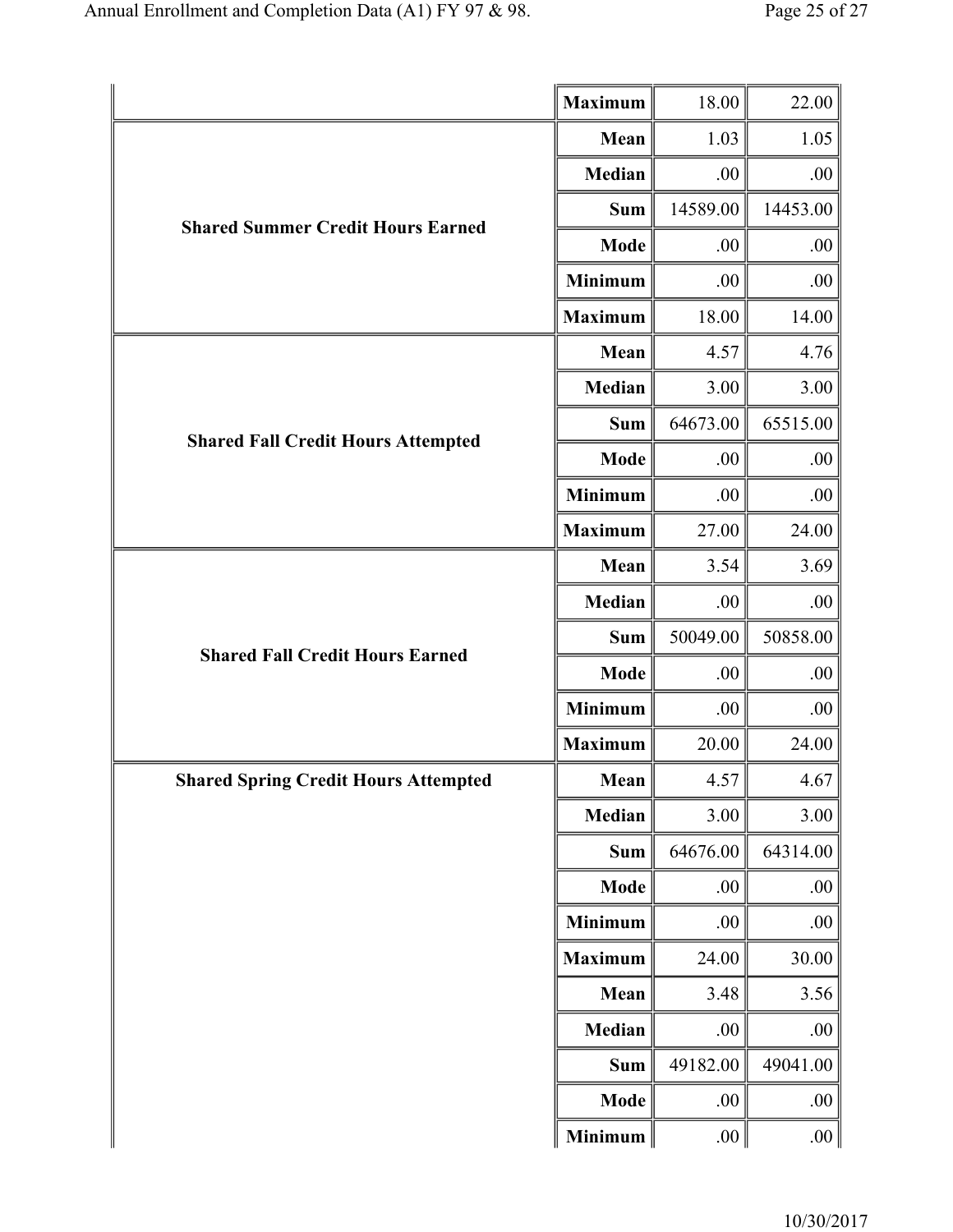|                                                     | <b>Maximum</b> | 22.00               | 24.00            |
|-----------------------------------------------------|----------------|---------------------|------------------|
|                                                     | Mean           | $\boldsymbol{0}$    | $\boldsymbol{0}$ |
|                                                     | Median         | $\boldsymbol{0}$    | $\boldsymbol{0}$ |
|                                                     | <b>Sum</b>     | 5013                | 5088             |
| <b>Shared Data Enrollment Type</b>                  | <b>Mode</b>    | $\boldsymbol{0}$    | $\boldsymbol{0}$ |
|                                                     | <b>Minimum</b> | $\boldsymbol{0}$    | $\boldsymbol{0}$ |
|                                                     | <b>Maximum</b> | 2                   | $\overline{2}$   |
|                                                     |                | 27.72               | 29.45            |
|                                                     | <b>Median</b>  | 14.00               | 15.00            |
| <b>Shared CUM Credit Hours Earned (ALL SOURCES)</b> | <b>Sum</b>     | 392275.53           | 405692.77        |
|                                                     | <b>Mode</b>    | .00                 | .00              |
|                                                     | <b>Minimum</b> | .00                 | .00              |
|                                                     | <b>Maximum</b> | 245.00              | 236.00           |
|                                                     | Mean           | 27.72               | 29.45            |
|                                                     | <b>Median</b>  | 14.00               | 15.00            |
|                                                     | <b>Sum</b>     | 392275.53 405692.77 |                  |
| <b>Shared Data Cum Col Lev CH/All Sources</b>       | <b>Mode</b>    | .00                 | .00              |
|                                                     | <b>Minimum</b> | .00.                | .00              |
|                                                     | <b>Maximum</b> | 245.00              | 236.00           |
|                                                     | Mean           | 22.97               | 23.27            |
|                                                     | Median         | 12.00               | 13.00            |
| <b>Cum College-Level Credit Hours</b>               | <b>Sum</b>     | 325115.51           | 320634.00        |
|                                                     | Mode           | .00                 | .00              |
|                                                     | <b>Minimum</b> | .00                 | .00              |
|                                                     | <b>Maximum</b> | 177.00              | 183.86           |
| <b>Cumulative GPA</b>                               | Mean           | 2.54                | 2.53             |
|                                                     | Median         | 2.99                | 2.98             |
|                                                     | <b>Sum</b>     | 35874.82            | 34846.00         |
|                                                     | <b>Mode</b>    | .00                 | .00.             |
|                                                     | <b>Minimum</b> | .00                 | .00 <sub>1</sub> |